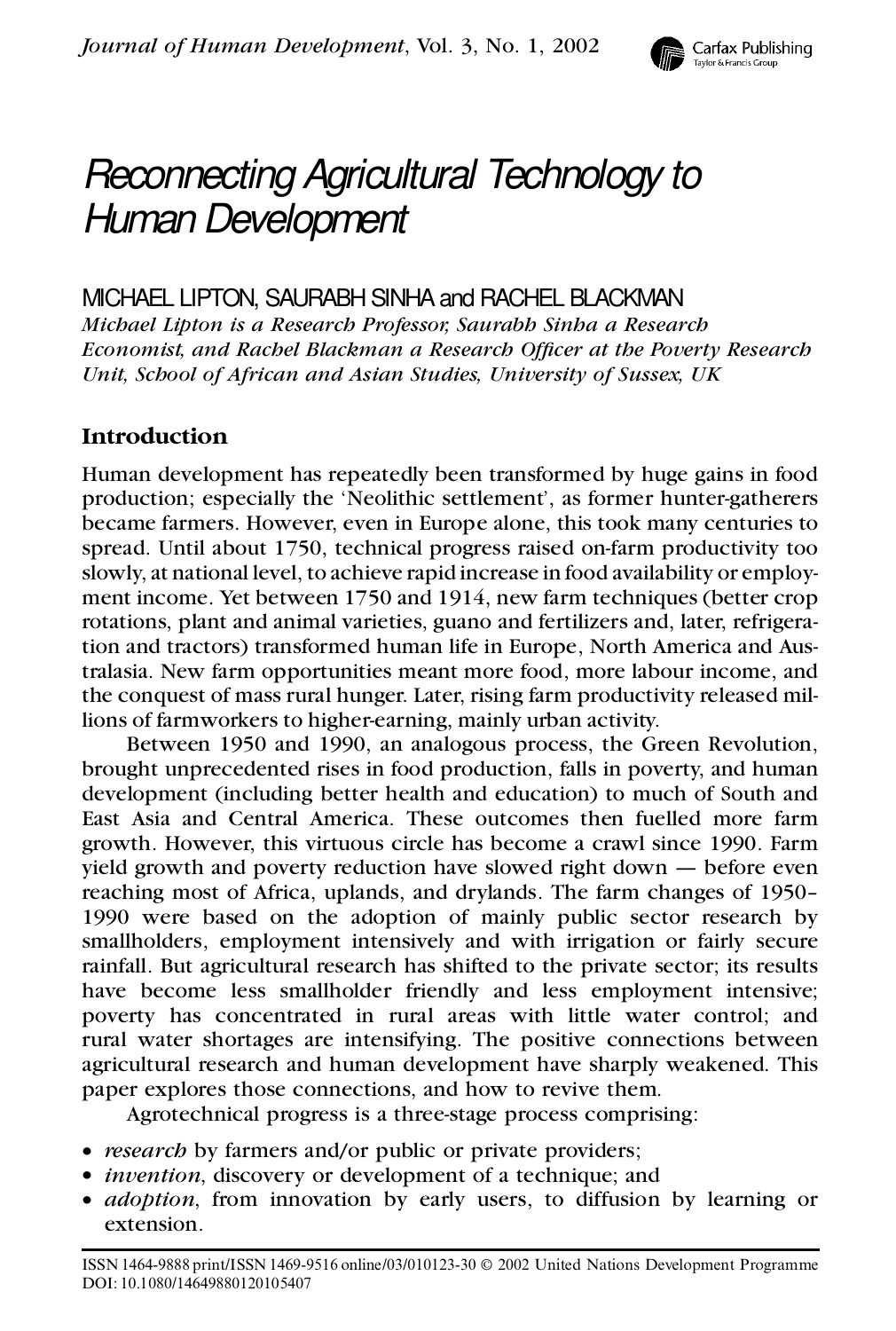Progress in human development is indicated by:

- increased consumption, especially by the poor;
- better nutrition:
- better health:
- · better educational attainment; and
- participation in, or empowerment to influence, decisions affecting one's life or livelihood.

Agrotechnical processes of research, invention and adoption can improve human development by raising average consumption, nutrition, education or health, but can also affect their spread,<sup>1</sup> stability,<sup>2</sup> and sustainability.<sup>3</sup> Health, good nutrition, education, poverty reduction and empowerment, especially of women, accelerate agrotechnical progress, and improve its structure in various ways. We review the two-way causal link between human development and agrotechnical progress.

This paper is divided into three sections. The first analyses how the five indicators of human development can are affected by the three stages of agrotechnical progress, and analyses the reverse causal sequence. The second section examines the issues of spread, stability and sustainability, while the third section concludes with some policy implications.

### **Types of human development, agrotechnical progress, and interactions**

The interactions between human development and agrotechnical progress are summarized in Table 1. It reports the current consensus, if any, on how three main types of agrotechnology (animal/plant types, land management, and water management) affect the human development indicators, and *vice versa*. The signs indicate an expected direction of effects between average values. The entries show effects of 'types' of technical change on 'average' or 'total' human indicators (of health, etc.), in the short to medium term, in 'typical' cases. Any policy decision should also be concerned specially for the impact on outcomes of 'particular' agrotechnical options; on some 'non average human effects', on the more vulnerable, less developed, less resilient; on the 'stability and longer-term sustainability' of effects on human develop ment indicators; and on outcomes in 'locally relevant' conditions.

In the left-hand block of Table 1, all the 'research' and 'discovery' rows comprise nil entries. Until used, research and discovery alone has minimal impact on human development. However, long unused research, even basic science, can long afterwards prove a precondition for the final stage of adoption and spread. Mendel's discovery of plant genetics, neglected for 50 years, formed the basis of modern plant selection, with a huge impact on human development. Had this work been recognized earlier, the green revolution would have reached Asia sooner, providing much productive income for the poor and preventing many deaths. What of the opposite causal sequence? Health and nutrition affect adoption, but seldom do agricultural research and discovery. Education, however, normally improves all three.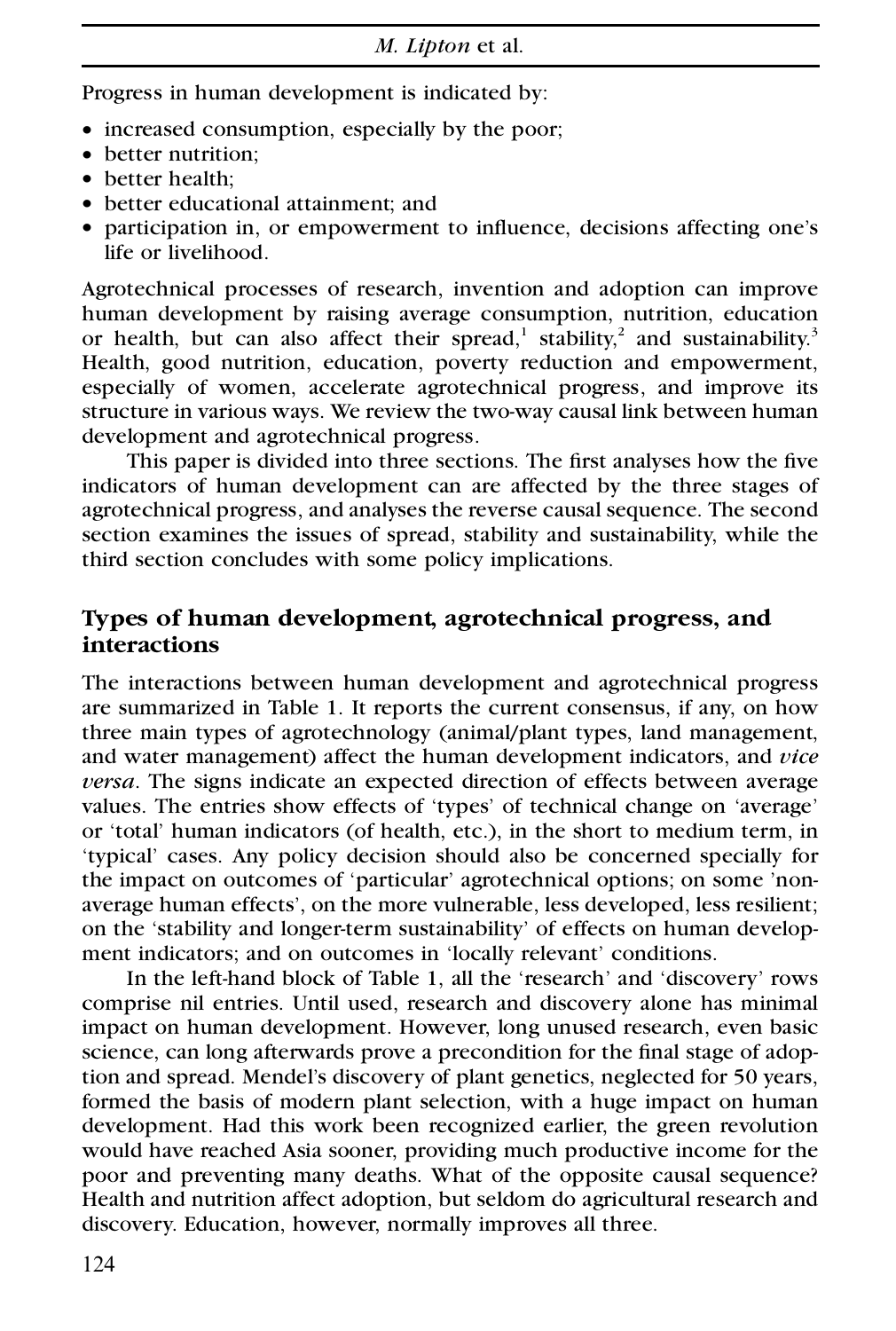|                                                                                                                                                                                                                                                                                                                                                                                                                                                                                                                                                                                                                                                                                                                          |                     |                  | Agrotechnical progress as CAUSE of improvement in: |                    |                           |                           |                        |                    | Agrotechnical progress as EFFECT of improvement in: |           |          |                  |                    |
|--------------------------------------------------------------------------------------------------------------------------------------------------------------------------------------------------------------------------------------------------------------------------------------------------------------------------------------------------------------------------------------------------------------------------------------------------------------------------------------------------------------------------------------------------------------------------------------------------------------------------------------------------------------------------------------------------------------------------|---------------------|------------------|----------------------------------------------------|--------------------|---------------------------|---------------------------|------------------------|--------------------|-----------------------------------------------------|-----------|----------|------------------|--------------------|
| Agrotechnical progress                                                                                                                                                                                                                                                                                                                                                                                                                                                                                                                                                                                                                                                                                                   |                     |                  | Poverty via:                                       |                    |                           |                           | PcPn/                  |                    | Poverty via:                                        |           |          |                  | Pcpn/              |
| Type                                                                                                                                                                                                                                                                                                                                                                                                                                                                                                                                                                                                                                                                                                                     | Stage               | Growth           | Distribution Nutrition                             |                    | Health                    | Education                 | empwt                  | Growth             | Distribution Nutrition                              |           | Health   | Education        | empwt              |
| Animal/plant                                                                                                                                                                                                                                                                                                                                                                                                                                                                                                                                                                                                                                                                                                             | Research            | $\overline{z}$   | E                                                  | Ξ                  | Ξ                         | Ξ                         | Ξ                      | Positive           | Predomi-                                            | Ē         | E        | Very             | Predomi-           |
| types/varieties                                                                                                                                                                                                                                                                                                                                                                                                                                                                                                                                                                                                                                                                                                          |                     |                  |                                                    |                    |                           |                           |                        |                    | negative<br>nantly                                  |           |          | positive         | positive<br>nantly |
|                                                                                                                                                                                                                                                                                                                                                                                                                                                                                                                                                                                                                                                                                                                          | Discovery           | Ë                | Ē                                                  | Ē                  | Ē                         | E                         | $\overline{z}$         | $\sim$             | o.                                                  | Ē         | Ē        | positive<br>Very | Positive           |
|                                                                                                                                                                                                                                                                                                                                                                                                                                                                                                                                                                                                                                                                                                                          | Adoption/<br>spread | positive<br>Very | Predomi-<br>nantly                                 | Predomi-<br>nantly | Predomi<br>nantly         | È                         | negative?<br>Positive/ | Positive           | Positive?                                           | Positive? | Positive | positive<br>Very | Positive           |
|                                                                                                                                                                                                                                                                                                                                                                                                                                                                                                                                                                                                                                                                                                                          |                     |                  | positive                                           | positive           | positive                  |                           |                        |                    |                                                     |           |          |                  |                    |
| Land                                                                                                                                                                                                                                                                                                                                                                                                                                                                                                                                                                                                                                                                                                                     | Research            | Ë                | Ē                                                  | Ë                  | Ë                         | E                         | <b>Z</b>               | Predomi-           | Predomi-                                            | Ē         | Ē        | Positive?        | Positive?          |
| management                                                                                                                                                                                                                                                                                                                                                                                                                                                                                                                                                                                                                                                                                                               |                     |                  |                                                    |                    |                           |                           |                        | positive<br>nantly | negative?<br>nantly                                 |           |          |                  |                    |
|                                                                                                                                                                                                                                                                                                                                                                                                                                                                                                                                                                                                                                                                                                                          | Discovery           | Ë                | Ē                                                  | Ë                  | Ξ                         | Ξ                         | Ē                      | $\sim$             | A.                                                  | Ē         | Z        | Very             | Very               |
|                                                                                                                                                                                                                                                                                                                                                                                                                                                                                                                                                                                                                                                                                                                          |                     |                  |                                                    |                    |                           |                           |                        |                    |                                                     |           |          | positive         | positive           |
|                                                                                                                                                                                                                                                                                                                                                                                                                                                                                                                                                                                                                                                                                                                          | Adoption/           | Possibly         | $\sim$                                             | Positive?          | Positive?                 | $\overline{z}$            | Positive/              | Predomi-           | Very                                                | Very      | Positive | Positive         | Very               |
|                                                                                                                                                                                                                                                                                                                                                                                                                                                                                                                                                                                                                                                                                                                          | spread              | positive         |                                                    |                    |                           |                           | negative?              | nantly             | positive                                            | positive  |          |                  | positive           |
|                                                                                                                                                                                                                                                                                                                                                                                                                                                                                                                                                                                                                                                                                                                          |                     |                  |                                                    |                    |                           |                           |                        | positive           |                                                     |           |          |                  |                    |
| Water                                                                                                                                                                                                                                                                                                                                                                                                                                                                                                                                                                                                                                                                                                                    | Research            | E                | Ē                                                  | Ē                  | Ē                         | $\overline{z}$            | $\overline{z}$         | Positive           | Predomi-<br>nantly                                  | Ē         | Ξ        | Very             | Positive           |
| management                                                                                                                                                                                                                                                                                                                                                                                                                                                                                                                                                                                                                                                                                                               |                     |                  |                                                    |                    |                           |                           |                        |                    | negative?                                           |           |          | positive         |                    |
|                                                                                                                                                                                                                                                                                                                                                                                                                                                                                                                                                                                                                                                                                                                          | Discovery           | Ξ                | Ē                                                  | Ē                  | $\overline{\overline{z}}$ | $\overline{\overline{z}}$ | $\overline{z}$         | Positive           | $\sim$                                              | Ë         | E        | positive<br>Very | Positive           |
|                                                                                                                                                                                                                                                                                                                                                                                                                                                                                                                                                                                                                                                                                                                          | Adoption/           | Very             | Predomi-                                           | Very               | Predomi-                  | Positive?                 | Positive/              | Very               | Predomi-                                            | Positive  | Positive | Positive         | Predomi-           |
|                                                                                                                                                                                                                                                                                                                                                                                                                                                                                                                                                                                                                                                                                                                          | spread              | positive         | nantly                                             | positive           | nantly                    |                           | negative?              | positive           | nantly                                              |           |          |                  | nantly             |
|                                                                                                                                                                                                                                                                                                                                                                                                                                                                                                                                                                                                                                                                                                                          |                     |                  | positive                                           |                    | positive                  |                           |                        |                    | positive                                            |           |          |                  | positive           |
| different places. For example, the left half of entries in the bottom row report that adoption and spread of 'techniques for more or better water management' will, in the<br>shortto-medium term, have good effects on improving <i>avenage</i> levels of poverty via extra output (with unclear effects via distribution) and of nutrition; two-way effects on<br>Note: Nil shows no or very small impact. ? shows lack of that type of agricultural research, or of 'research on research', or on that sort of causal linkage between research<br>and human development. Predominance of a positive or negative effect signifies that effects vary among types of change in (say) water management, or experiences in |                     |                  |                                                    |                    |                           |                           |                        |                    |                                                     |           |          |                  |                    |
| health and participation/empowerment; and perhaps small positive effects on education.                                                                                                                                                                                                                                                                                                                                                                                                                                                                                                                                                                                                                                   |                     |                  |                                                    |                    |                           |                           |                        |                    |                                                     |           |          |                  |                    |

# *Agricultural Technology*

125

short-to-medium term, have good effects on improving *average* levels of poverty via extra output (with unclear effects via distribution) and of nutrition; two-way effects on health and participation/empowerment; and perha

health and participation/empowerment; and perhaps small positive effects on education.<br>.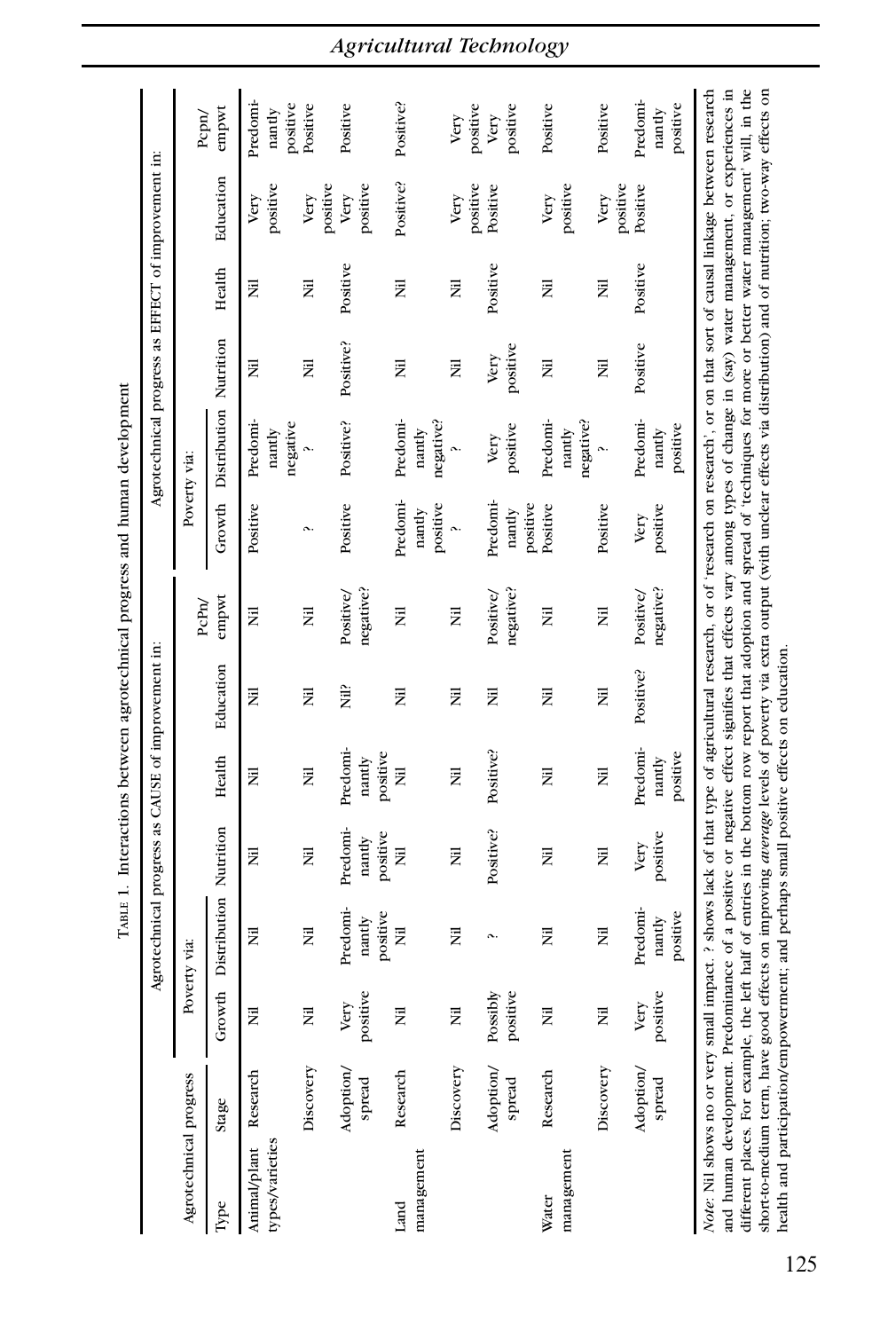# *The effect of agricultural research on human development*

*Growth, distribution and poverty*. Over one-third of international variance in the rate of reduction of absolute consumption poverty is associated with variance in the rate of growth of consumption per person (International Labour Office,  $1998$ .<sup>4</sup> In low-income countries, agricultural growth is normally more conducive to poverty reduction than growth in other economic sectors, because:

- · agricultural growth is usually associated with greater local reliability and affordability of food, especially staples; these comprise, respectively, over 70% and over one-half of the consumption of those in dollar poverty, far higher proportions than for the non-poor;
- · the poor are more likely to be engaged in agriculture and the rural sector than the non-poor; and
- · the poor depend mainly and increasingly on labour income; compared with other economic sectors in low-income countries, extra farm output is more labour intensive, has lower capital cost per workplace, and creates more demand for other labour-intensive products (especially rural nonfarm services).

The expectation that faster agricultural growth is relatively pro-poor is borne out by Indian data for 1957–1989. Both among states and over time, faster farm growth is associated with considerably faster rural and urban poverty reduction, which is not the case for growth in other economic sectors (Datt and Ravallion, 1997). Indonesian and other data confirm that agricultural growth is far more strongly linked to poverty reduction than growth in other sectors (Hanmer and Wilmshurst, 2000; Eastwood and Lipton, 2001).

Improved agricultural technology has dramatically improved growth of farm value added (Alston *et al*., 2000). Economic growth, especially farm growth, tends to reduce poverty. But it does not follow that all agrotechnical progress reduces poverty — let alone all forms of poverty. If new technology raises farm labour productivity faster than farm output, farm employment falls. Then, if most of the poor are landless and if the landed do not use their extra income in ways that create more employment than is lost on the farms, poverty among labourers can rise.

In some cases, new technology raises farm output but causes larger proportionate price falls for farm outputs. This is especially likely to happen in (a) a heavily protected economy, or (b) a country with a large world market share for a product with small price-elasticity of demand (i.e. where a big price fall is needed to induce consumers to buy even a modest extra amount of product supplied). The new technology of clonal teas in the 1970s raised output in Sri Lanka, but her large market share, and the low preparedness of tea-drinkers to raise consumption without large price cuts, meant that the technical progress actually reduced Sri Lanka's real income from tea.

Agrotechnical progress, even if it helps the poor via more farm output, can harm them by changing the product mix. If research raises productivity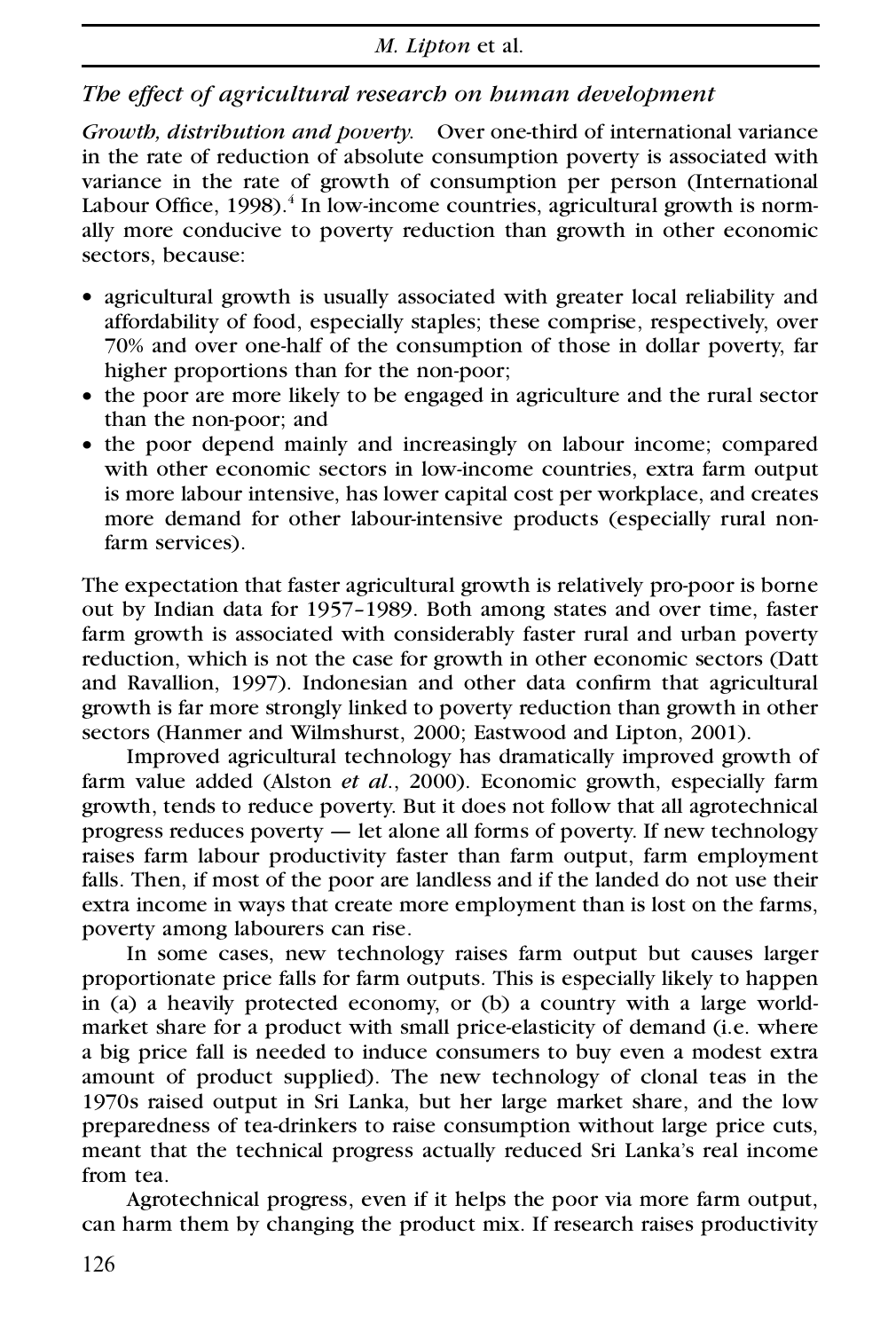of crops or animals that generate much less employment income, per hectare and per unit of capital, than others, or if research makes it pay to shift land and water from staple foods to luxury textiles or animal products, then the poor may lose despite higher farm output. Free trade and exchange make these ill effects less likely, provided transport costs are not too high. However, such negative effects of technology-based farm growth on poverty are exceptional (and avoidable), especially with open trade, good transport infrastructure, not-too-unequal access to rural land and water, and research policy that concentrates on outcomes that do not unduly displace labour, or neglect food staples, which dominate the diets of the poor (Box 1).

# **Box 1. What makes agrotechnology more pro-poor: a checklist**

The 'dollar-poor' are much likelier than others to:

- (a) rely on labour income;
- (b) derive it from farming or farmwork, especially for food staples;
- (c) be risk exposed, uninsured and/or risk averse;
- (d) use most income to obtain staples;
- (e) be malnourished;
- (f) work where farm water is scarce, seasonal or risky; and
- (g) suffer from maldistribution of assets, especially land, water-yielding capital and education.

Techniques are likelier to be pro-poor if they:

- (i) demand labour;
- (ii) cut risk;
- (iii) raise access to cheap, reliable sources of energy and micronutrients;
- (iv) improve water use efficiency;
- (v) suit smaller and more asset-deprived farms; or
- (vi) help the poor to acquire key assets.

So, *subject to local conditions, scarcities and costs*, a farm technique is more pro-poor if, all else equal, it is:

- more productive of output per unit of input, i.e. cuts unit cost unless (with falling labour costs) poor employees' loss exceeds poor farmers' and consumers' gain;
- more labour intensive (uses more labour per unit of land or fixed capital);
- · but better adapted to seasonal labour demand and food needs;
- more robust against climatic, pest, and labour supply risks;
- more stable in labour use and product flow, across seasons and years;
- favouring products mainly made and/or used by the poor but, as these change, the poor gain if research shifts to other products providing them farm or labour income;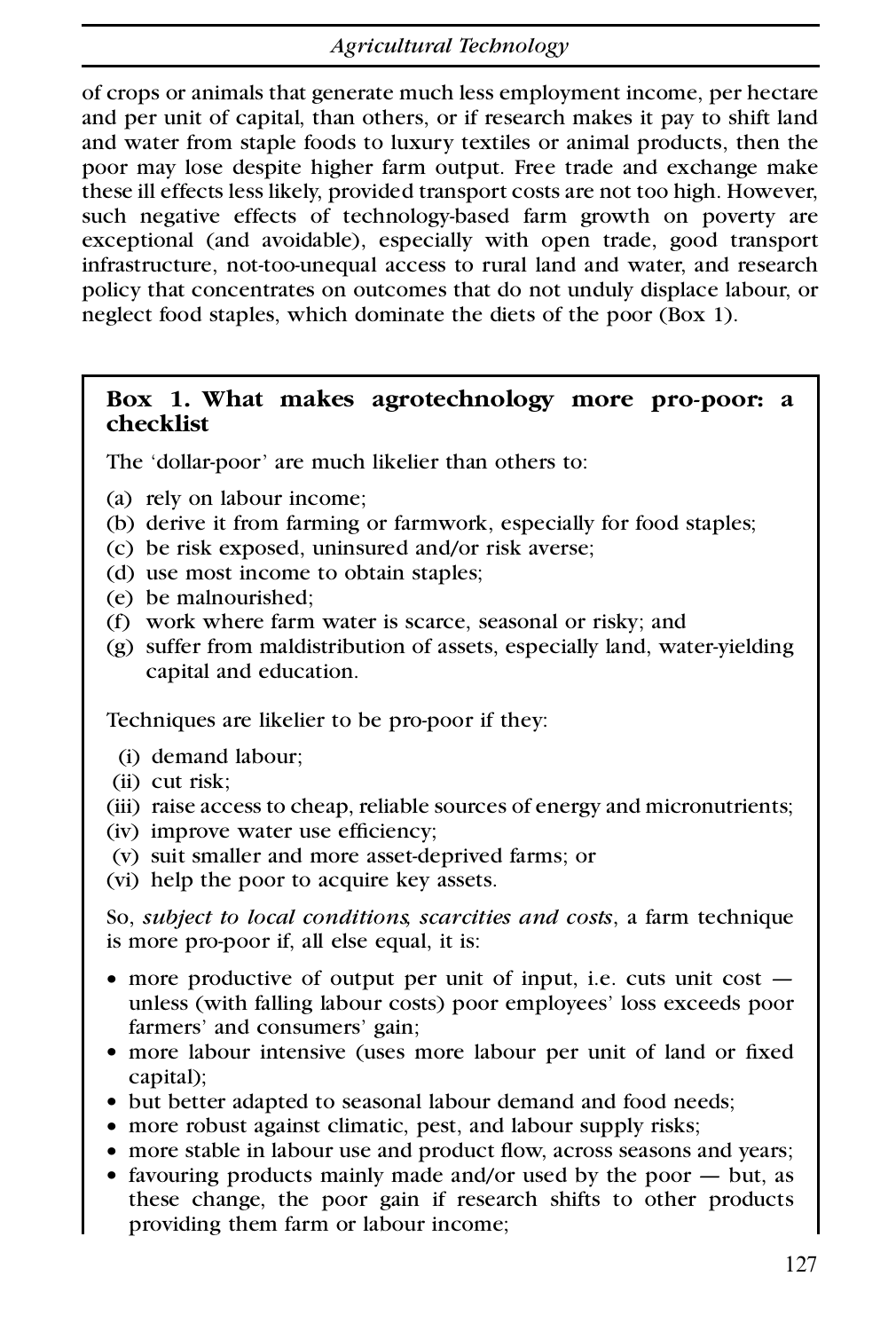- · increasing availability or cutting or stabilizing prices of staples, the main sources of *nutrients* in which the poor are deficient: calories, iron, vitamin A and iodine; and
- more sustainable in terms of land, water and biodiversity, because the poor are most harmed by sudden falls in the productive capacity of farm environments.

There is often a trade-off between the features of the checklist in Box 1, but wise agrotechnology policy can reduce it. For example, land sustainability may be enhanced with higher labour/capital ratios by incentives to install vegetative barriers (which yield some quick income for the needy poor) rather than contour bunds (which do not). All features in Box 1 (except biodiversity) were advanced by the spread of high-yielding cereals in 1950–1990, leading to unprecedented poverty reduction. The relative importance of items in this checklist varies with local agro-ecologies, institutions and preferences; but farm growth, induced by agrotechnical change, normally helps the poor, and with good policy can do so even more. But is research good for growth? A recent 'meta-analysis' of all the 1852 available studies of returns to research provides the most reliable answers so far (Table 2).

Few types of investment show median returns of 40% or better. Returns were even higher for 'pure' agricultural research than for extension (including mixed research/extension) activities.<sup>5</sup> These levels and patterns of returns to agricultural research are confirmed by a Food and Agricultural Organization (FAO) study (Evenson in FAO, 2000, p. 264). Plainly, excellent growth impact is being achieved from public investment in agricultural technology, especially since the 'average' return on public research funds in developing countries is about 40% above the return that can be expected from the 'median' study. These studies find no evidence of falling returns, even in the 1990s. On top of the high growth returns to agricultural research, countries, districts, and crops with rapid research progress, above all in staple food

|                          | Number | IRR <sup>*</sup> $(\%)$ |                         | Number | IRR <sup>*</sup> $(\%)$ |
|--------------------------|--------|-------------------------|-------------------------|--------|-------------------------|
| All with known locations | 1809   | 44.0                    | All with known products | 1772   | 41.9                    |
| (Developing countries)   | (683)  | (41.0)                  | Multi-commodity         | 436    | 44.9                    |
| Sub-Saharan Africa       | 188    | 32.7                    | (Field crops)           | (916)  | (41.6)                  |
| Asia and the Pacific     | 222    | 47.8                    | Maize                   | 170    | 45.1                    |
| Latin American/Caribbean | 262    | 40.9                    | Wheat                   | 155    | 38.1                    |
| West Asia/North Africa   | 11     | 34.3                    | Rice                    | 81     | 48.9                    |
| Developed countries      | 990    | 43.9                    | Livestock               | 233    | 50.5                    |
| Multi/international      | 136    | 35.0                    | Tree crops              | 108    | 31.7                    |
|                          |        |                         | Resources/fish/forestry | 78     | 15.7                    |

TABLE 2. Real rates of return to median public sector research activity, 1958–1998

*Source*: Alston *et al.* (2000, pp. 58, 62). For the 1652 studies (p. 56) stating whether real or nominal returns were used, 351 were nominal; their higher returns overstated real returns for the sample by 1.049. The rates have been reduced accordingly.

\*Internal Rate of Return.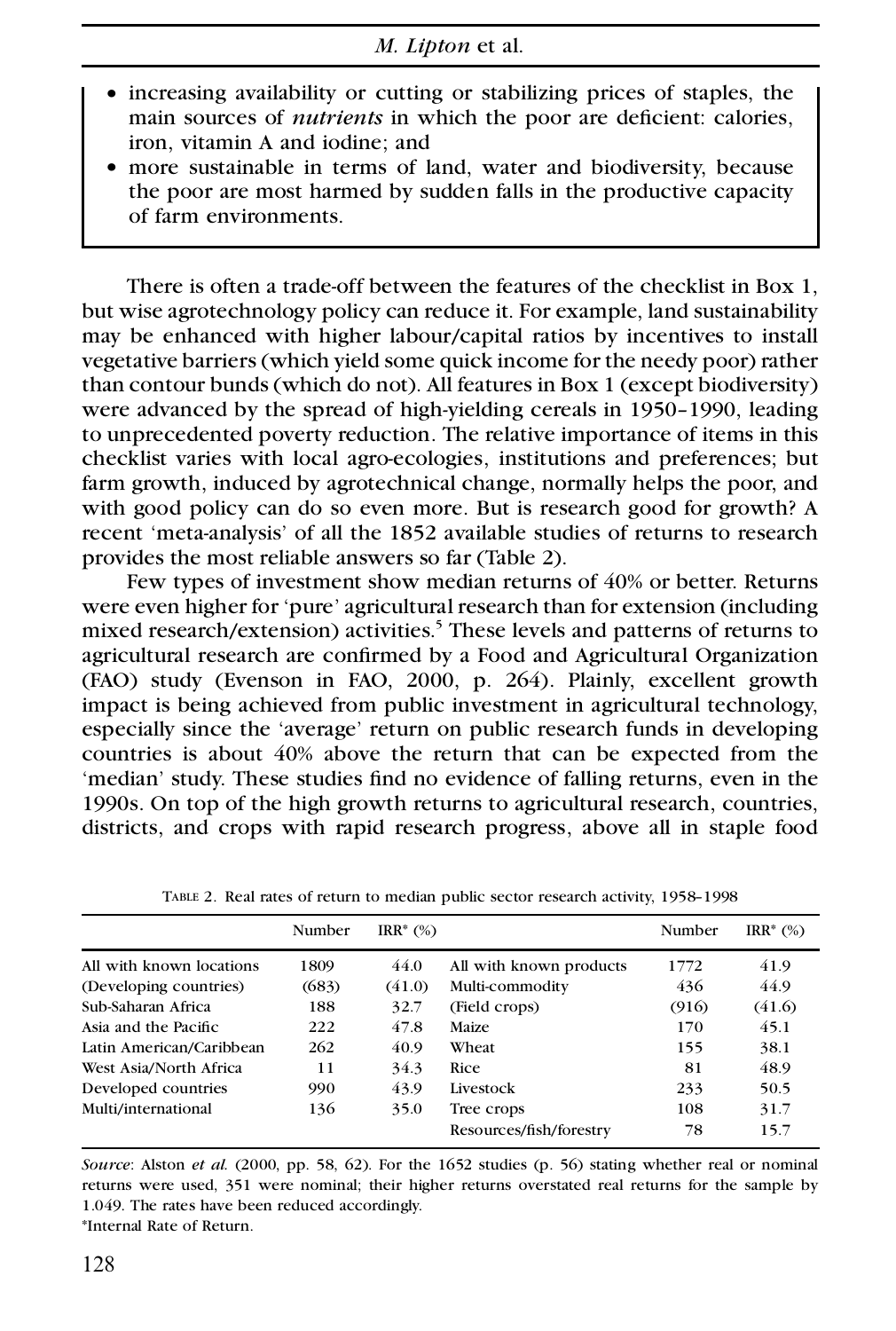crops, have been those with rapid 'poverty reduction' (Lipton and Longhurst, 1989; Kerr and Kolavalli, 1999; Hazell *et al*., 2000; IFAD, 2001). Irrigation also appears clearly poverty reducing, via increased average income and reduced fluctuations (Rao *et al.*, 1988).

It is in less-favoured regions, hitherto thought to offer few prospects for agricultural research, where poverty has persisted. Yet such regions can gain from research, if they have well-developed local adaptive research systems, or high labour mobility. In Indonesia, the Philippines, parts of India and elsewhere, the gains of Green Revolution lead areas in rice have been, in part, transferred, through migration and remittances, to poor labourers from less favoured areas (David and Otsuka, 1994). In both China and India, some rain-fed areas (including some with low initial productivity) now show higher rates of return to agricultural research than the traditional 'lead' irrigated rice and wheat areas (Fan *et al.* 2000a,b).

Why, if its growth and poverty impact are good (even, or especially, in some 'backward' areas), has public agricultural technology develop ment and diffusion stagnated in the international system, and contracted in Africa and Latin America? Why have both yield growth and rural poverty reduction slowed in the 1990s, and not expanded signicantly to 'problem areas'?

First, the successes of public agricultural research, which benefited aggregate growth by increasing farm output per person in the 1970s and 1980s, are now increasingly 'preserving' it, in face of mounting pest, water, soil and nutrient problems. Annual yield growth in main food staples in the developing world has slowed from about 3% in the 1970s to just over 1% in the 1990s. Without research to maintain resistance against evolving pests, and to improve water and nutrient use efficiency, growth would have slowed down more; but such returns to research (even if still high) are less obvious. And they may indeed fall in the long run, if research itself generates steadily increasing bio-uniformity, increasing the vulnerability of crops and animals to pest attack. If future research is forced to become more 'defensive' by the very successes of past research, the returns to each piece of research are high before the event, but only because the 'growth costs' of the switch to defensiveness in subsequent research are not netted out, as they should be.

Second, price signals to public paymasters have not favoured research expansion despite its high return. World prices of main farm products have steadily fallen, relative to the prices of non-farm products. This means that 'successful' new farm technology merely raises the amount of crop, surplus to requirements, that taxpayers subsidize farmers for growing! Consumers are even less likely than farmers to thank politicians for financing such agricultural research, or to return some of the benefits readily, in product costs or in research fees or taxes.

Third, land–water research shows less attractive returns, and has had no scientic breakthroughs comparable with the Green Revolution in plant breeding. Yet land and water resources are under growing environmental pressures.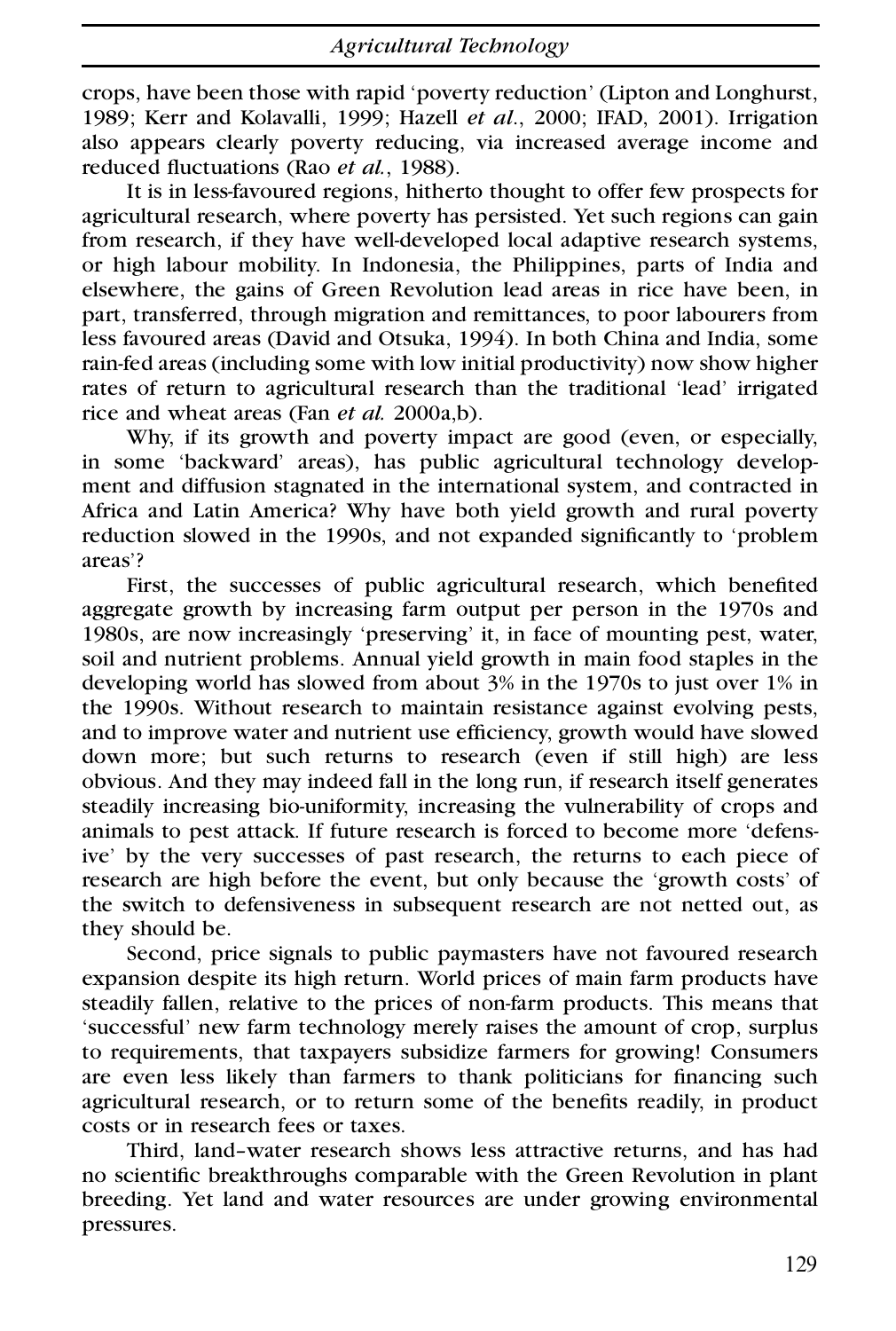Fourth, and most fundamentally, the increasing defensiveness of research (and hence, in large part, the lack of political appeal of its still high rate of return) is a natural result of the steady using-up of the great impetus given by past, within-species plant and animal selection, especially for size and biotic resistance. New science is needed to replenish the 'cupboard' of innovations, by expanding the gene pool of major agricultural species. Fortunately it is available, but much more locked into private sector and profit-seeking research now than in the heyday of the green revolution in the 1960s and 1970s.

Nevertheless, there is large, favourable poverty impact from bio-agri cultural research, and from much irrigation expansion (although with sub stantial differences among types).<sup>6</sup> Mechanization of agriculture, if a normal response to rural labour shortage, assists labour transfer to more rewarding occupations. However, if induced by subsidy (to tractors, or the credit to buy them, or fuel to run them), mechanization displaces labour without compensating additions to output. Especially in labour-surplus, land-scarce economies, any gains from such technical change are unlikely to raise farm output, but likely to increase poverty. In such circumstances, subsidized public research on such things as mechanical rice transplanters or weedicides needs to be carefully vetted for poverty impact in main areas of application. Occasionally, greater speed of cultivation (sometimes allowing double crop ping) outweighs losses in employment per season, but only seldom (Bin swanger, 1978; Farrington and Abeyratne, 1982). Erosion and water impacts associated with deep ploughing also need review. However, the shift towards zero, chemical or minimal tillage, currently under way in South East Asia and on larger farms in parts of Africa, is double-edged for poverty reduction, sometimes raising yields and improving sustainability but also tending to cut employment.

For poverty reduction, important research options concern biotechnol ogy. The policy goal must be the redirection of plant genetic modication (GM) research and development towards the crops and traits of key interest to poor farmers, labourers and consumers: main staples of humans rather than (as now) farm animals, and yield enhancement and moisture-stress resistance rather than (as now) compatibility with commercial herbicides that replace labour. Care and openness regarding biosafety, food-chain effects, and environmental impacts are needed, but GM plants present no greater (and in some ways fewer) hazards in these respects than do conventionally bred plant varieties.<sup>7</sup> Such hazards should be far better understood and monitored for all introduced plants.<sup>8</sup> Against such hypothetical risks of action must be set demonstrable risks of inaction: worsening poverty from not reviving rapid yield and employment growth in food staples production; and foregone or delayed specific benefits, such as development of GM rice enriched with provitamin A to reduce child blindness (Nuffield Foundation, 1999; Royal Society *et al.*, 2000).

*Implications of water-economizing technology for human development*. Both technology and extension policy and basic science have advanced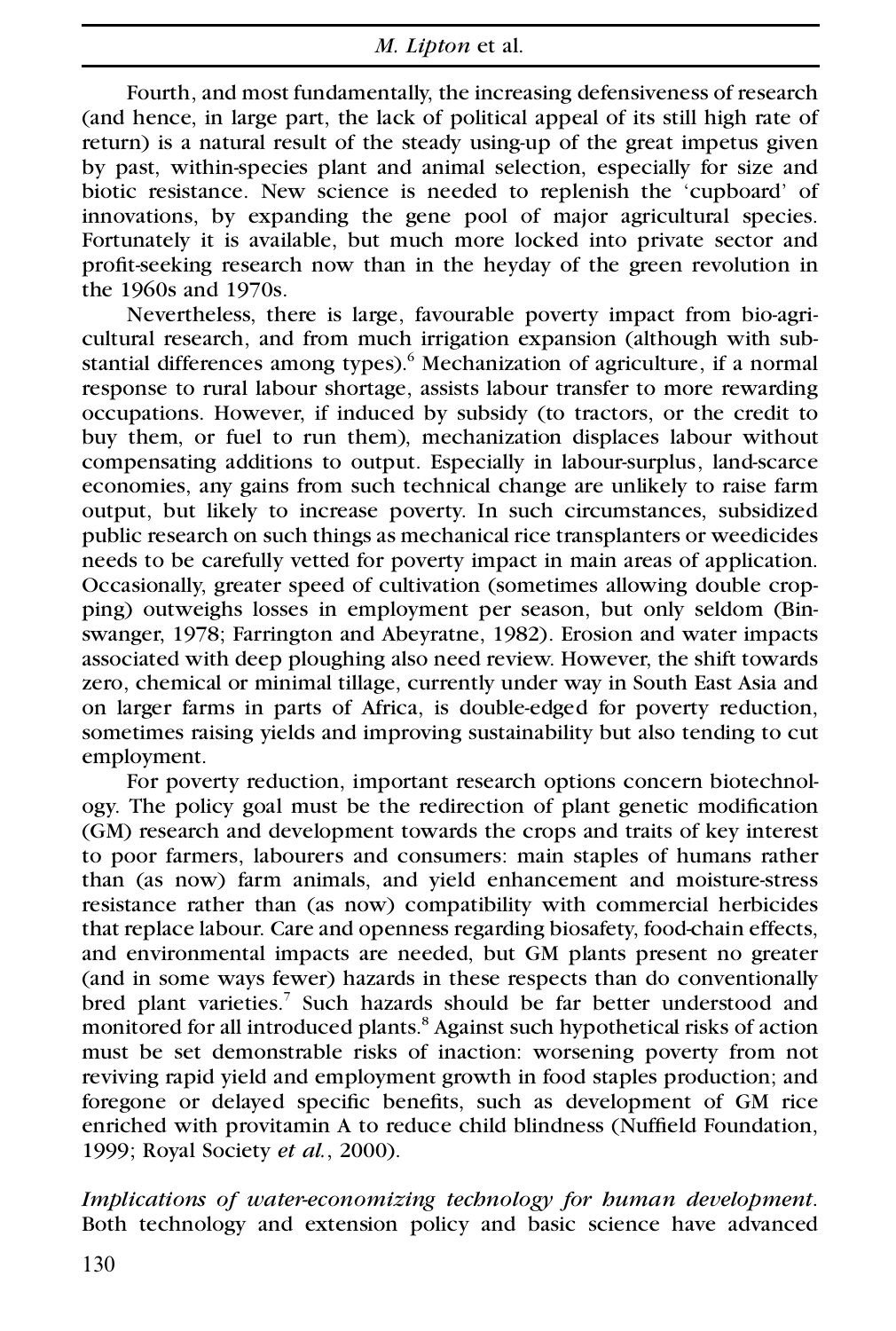enormously in improving farm seeds and nutrient application. But the Green Revolution, so crucial to human development, has achieved far more in water-controlled areas. A prior scientific revolution, that of Darwin, Mendel and Crick and Watson, was a necessary precondition for the Green Revolution. However, water science (for farming as for domestic water use, for water exploitation as for water economy) has not had its Darwin. The world awaits, needs, but is doing little to pay for, its 'Blue Revolution'. The last basic scientific breakthroughs in irrigation and water-economy (timed dam use, artesian wells, etc.) are thousands of years old.

Africa has mainly rainfed agriculture, some promising and neglected. And it is often claimed that technology policy in Africa should eschew big irrigation, preferring traditional, farmer-controlled water-management techniques: no more large dams, but sandriver extraction, molapo stream diversions, rainwater catchment and other approaches to improved rain management (e.g. through supplemental irrigation<sup>9</sup>). However, the spread of such methods has been heartbreakingly slow. Only  $3-5%$  of cropland in Africa is irrigated or water controlled (mostly on biggish farms), as opposed to over 35% in South and East Asia.<sup>10</sup> Moreover, 'improving' traditional irrigation techniques has often meant mechanistic transfer across hydro ecologies, sometimes with disastrous results, as with most so-called 'swamp development' in West Africa (Richards, 1985). Without new, including large, irrigation, little of Africa will achieve adequate growth (either in total farmfactor productivity or in employment-based food entitlements) to cut poverty rapidly.

Sustainable irrigation practices need to suit topography, water availability, soils, terrain, labour availability, crop needs, area cultivated and social organization. Many factors impeding adequate performance on older irrigation projects in Africa (subsidized water, underpriced crop output, corrupt settlement decisions in over-large units, reliance on monopoly foreign contractors) are much less strong now than in the 1980s. Nevertheless, given the controversy regarding large projects, already established, locally applic able small-scale water-control techniques should be used wherever economic, and attention should be given to maintenance of older irrigation schemes although there is no presumption that this is always better than new works (traditional or modern), especially if the old schemes are severely saline or otherwise degraded.

Box 2 identifies some of the implications of better water management for human development.

*The effect of agricultural technology on health and nutrition*. Technology affects not just command over food, $11$  but also food quality. Measures improving soil content of key micronutrients, notably zinc, probably help both plant growth and human nutrition. But for sustainability, varieties, crops or cultivation methods (e.g. water management) may need to increase the plant's conversion efficiency or partitioning efficiency for the micronutrient, or else add the micronutrient (by manure, fertilizer or rotation), but not raise extractive efficiency. However, the problem of extraction/exhaustion is much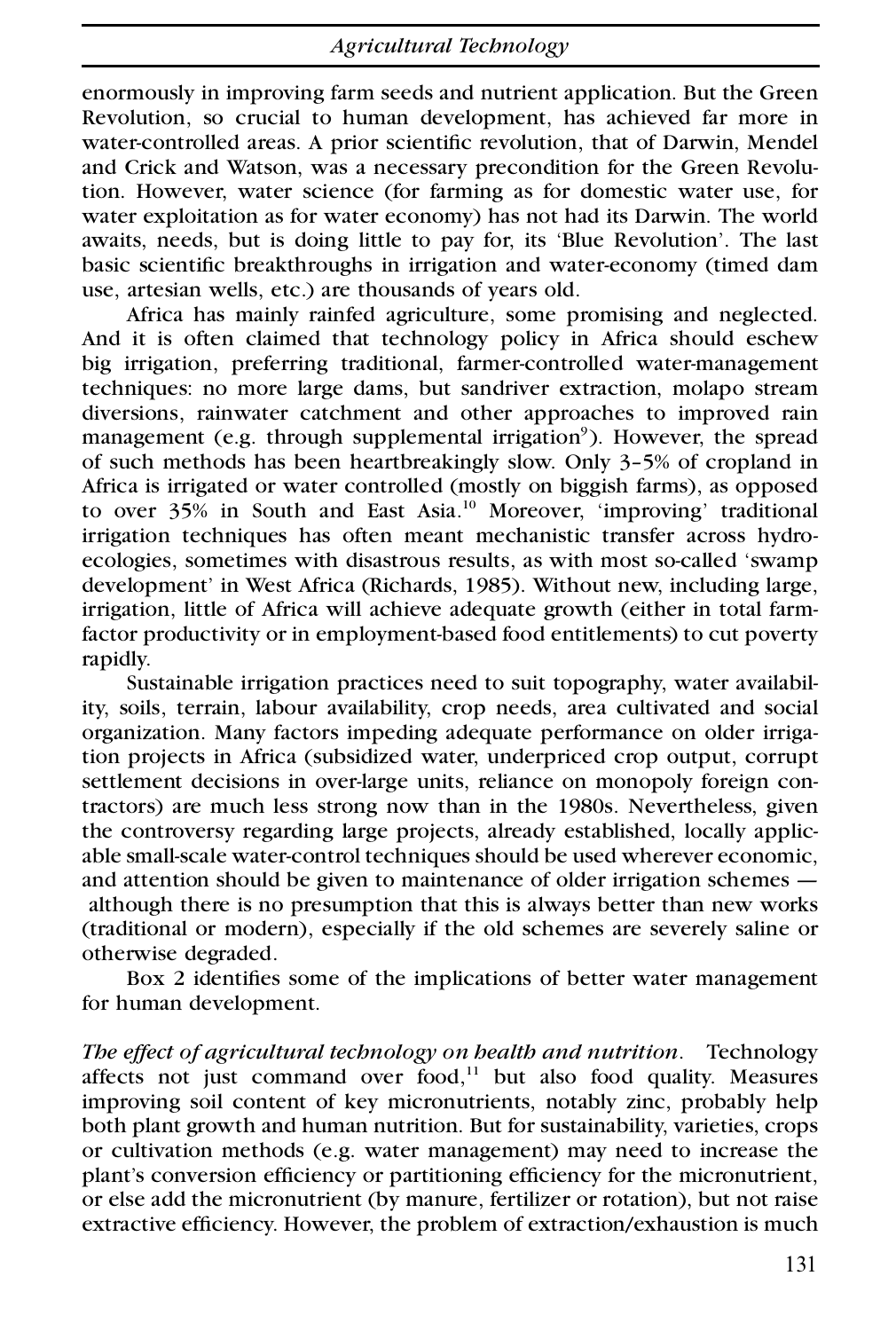# **Box 2. Implications of better water management in agri culture for human development**

- · Diversion of water for other uses, notably domestic consumption, can occur without threatening food production. Agricultural management practices that reduce chemical inputs also have a positive impact on drinking water supplies in both urban and rural areas.
- The presence of irrigation wells can greatly affect women who have greatest responsibility for collecting water for domestic use. In most rural areas where wells are sunk, drinking water takes priority over irrigation, resulting in substantial time saving for women and health benefits for rural households.
- If more water-efficient rice production is practised, those who plant rice will be spared exposure to leeches and other dangerous organisms living in water.
- · Where water is priced, if farmers have access to technologies that enable them to use water more efficiently, they can save money and hence increase profits, reducing income poverty.
- Ability to use water more efficiently can reduce dependence on irrigation systems that might be inequitable, thereby empowering poor farmers. Moreover, much current research into pro-poor water efficient technologies encourages participation by farmers themselves. Investments into developing traditional techniques, such as porous pot technology, contribute to human development through valuing past developments by poor farmers.

less serious for metals like zinc than for vitamins. There are huge prospects of GM for human micronutrient enhancement such as provitamin A rice, but conventional breeding can do better in other cases, such as iron enrichment of rice.

We now explore the impact of some agricultural technologies on human health. The intention is not to criticize past technological developments in agriculture through listing their side effects, but we badly need to identify effective ways of monitoring and reducing the hazards and developing treatment. However, health benefits from improved farm production and employment (and hence from technological development) can improve nutrition, shelter, and access to water, possibly far outweighing the side effects.

*Human consumption of irrigation water*. For families living near irrigation projects, this more convenient source of water may reduce disease through cleaner water, or greater availability, facilitating better hygiene. But drinking such water can sometimes spread infectious diseases such as cholera, and chemical poisoning through surface or groundwater transfer of agricultural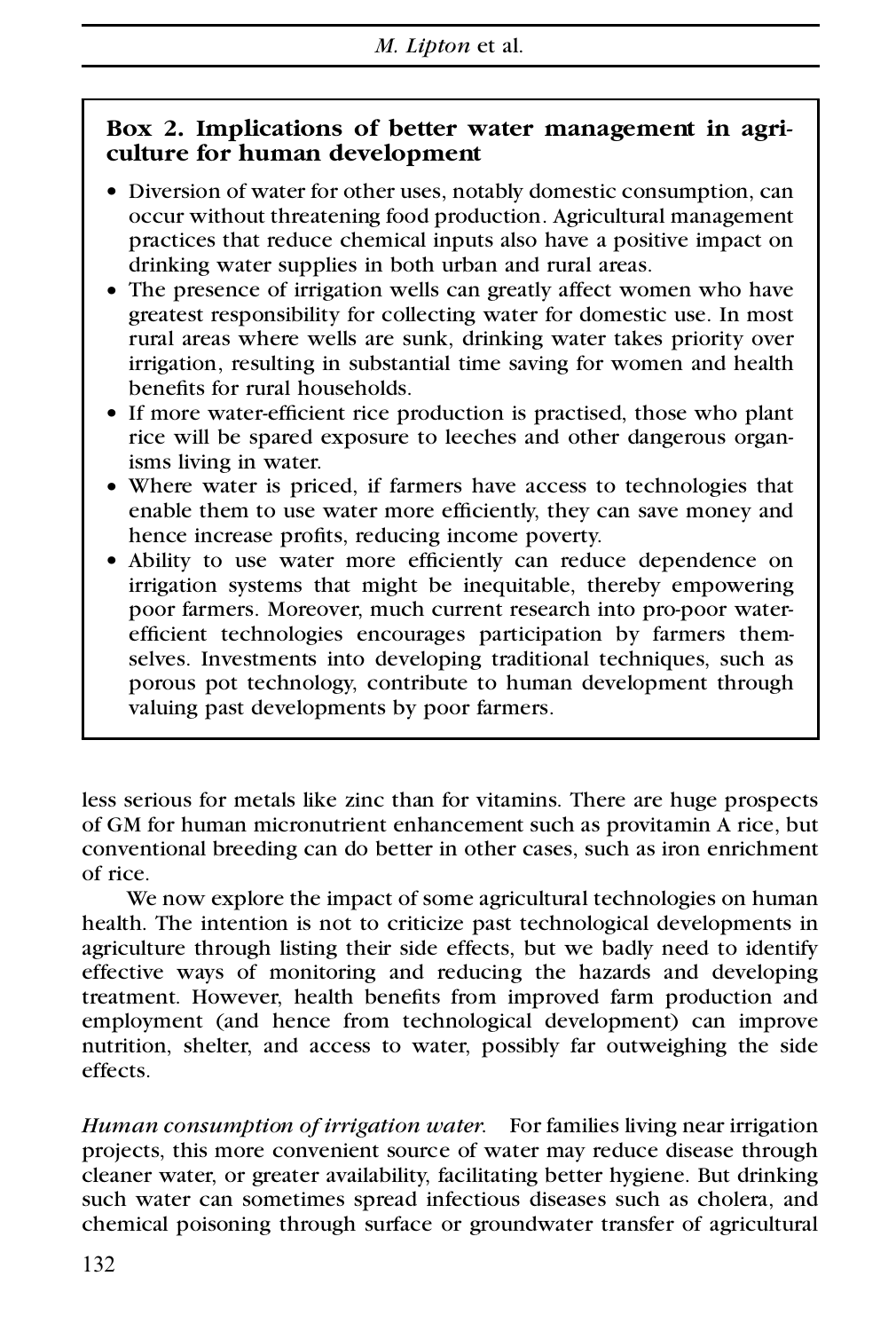and industrial chemicals. For instance, the Gal Oya Project in Sri Lanka caused health problems through use of the water for drinking (Imbulana *et al.*, 1996).

*Vector-borne diseases*. Stagnant water is a breeding ground for disease vectors, especially insects (above all, mosquitoes). Surface irrigation, badly managed systems (resulting in seepage pools) and sometimes paddy fields increase mosquito populations. Furthermore, human resettlement on large scale irrigation schemes (such as Gal Oya in Sri Lanka, Aswan dam in Egypt, Gezira in Sudan) compounds the problem, since incoming populations may have no natural immunity to the diseases. Schistosomiasis is another vector borne disease, carried by snails that reside in stagnant water. In 1999, there were 14 000 deaths due to the disease, primarily in Africa (World Health Organization (WHO) data).

*Use of chemicals*. In Concepcion, Paraguay in 1990–1991, some children living within 50 metres of a cotton crop suffered paralysis 2–3 weeks after the crop was sprayed with monocrotophos. The average recovery time was 6 months. By 1990, 1500 workers on Costa Rican banana plantations had become sterile since the 1970s through the use of the pesticide DBCP. In addition to the inability to have children and the consequent impact on social and economic status, one-half of the workers suffered depression and many became divorced or separated due to impotence. Clinical examinations of potato farm workers in Ecuador found that 93% had skin lesions compared with 81% in the control sample. Chronic dermatitis was twice as common among the farm workers as among the controls. A study of tobacco farm workers in Malaysia found that hazardous pesticides were used on 96% of farms and nearly one-half of the knapsack sprayers were leaking. The workers each applied the pesticide for about 18 hours over a 10–12-week season, with each spraying time lasting between 20 minutes and 5 hours. As a result, one-third of the workers had more than two symptoms of pesticide toxicity such as headaches, dizziness and facial burning. The children of female Colombian flower cultivators are likely to experience birth defects as a result of past pesticide exposure of the mother.<sup>12</sup>

Farmers' unawareness of the dangers of agrochemicals, combined with poor legislation and enforcement, often leads to poisoning. There are around 1 million severe occupational poisonings with 20 000 deaths, 99% ofthese in developing countries each year (WHO/UNDP, 1990). Two to 10% of agricultural workers reported previous pesticide poisoning in Bolivia (Aguilar *et al.*, 1993); in Indonesia, 9% of farmers had experienced pesticide poisoning in 1994 (Kishi *et al.*, 1995). More can be done to ensure safe and appropriate use of pesticides. In the Mekong Delta, Vietnam, pesticide use in paddy cultivation was higher than optimal for profit maximization (Dung and Dung, 1999). Reduced pesticide use often improves health impact, and usually cuts production costs. Indonesia (with IFAD support) has achieved major pesticide use reductions through integrated pest management (IFAD, 2001).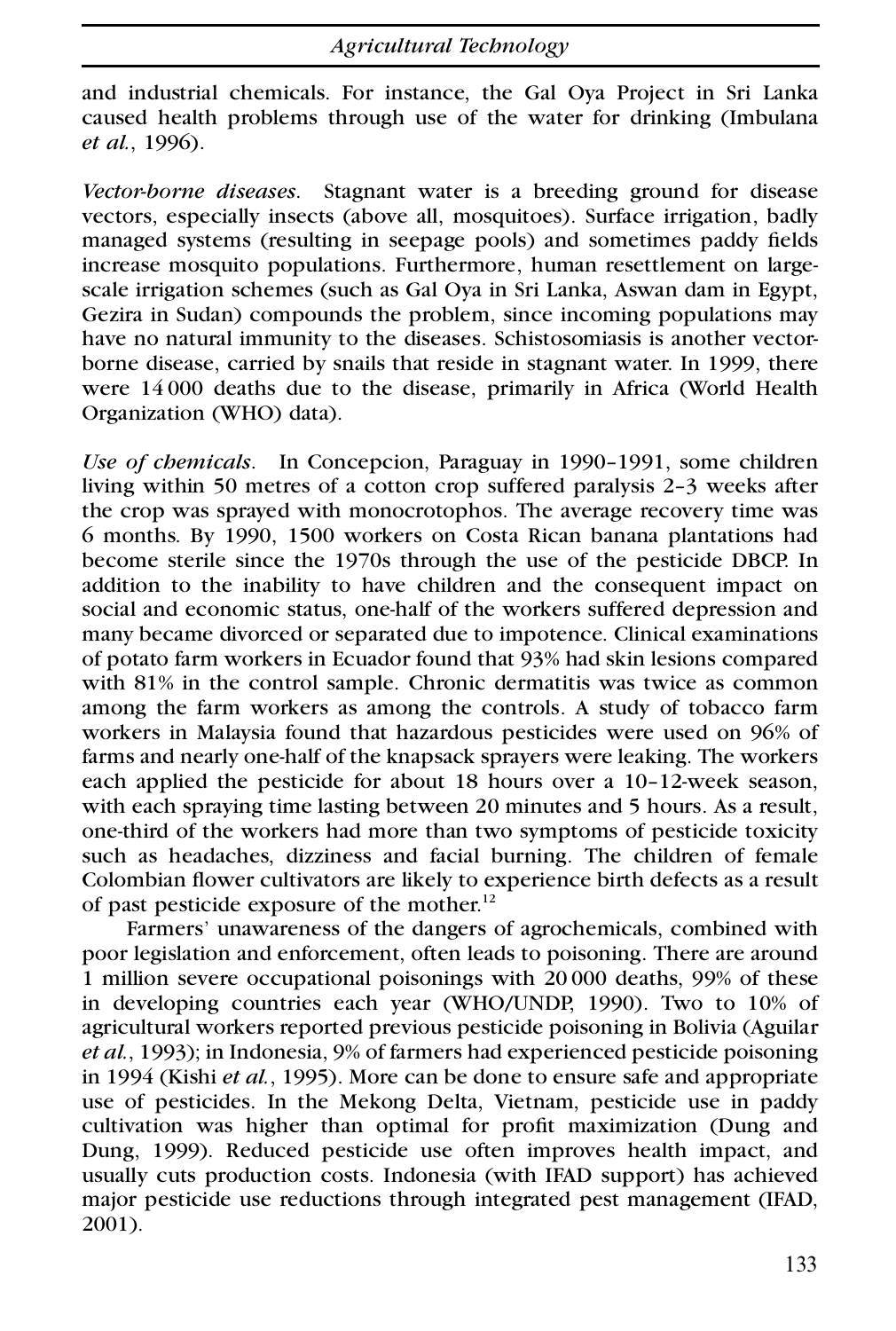Fertilizer use also affects health. Nitrates and nitrites from fertilizer are among the most common contaminants in drinking water (World Resources Institute, 1999); nitrate contact with mouth bacteria causes nitrate poisoning. Babies fed formula milk mixed with nitrate-polluted water experience reduced oxygen carrying capacity of the blood, inducing 'blue-baby' syn drome, which can be fatal. As with pesticides, production costs as well as health suffer when fertilizers get into drinking water instead of crops; in China, only 30% of fertilizer applications reach the crop, much of the rest reaching watercourses. In Northern China, over one-half of groundwater monitoring sites had nitrate levels above the allowable limit. In some areas, drinking water plants had been closed (Maurer *et al.*, 1998). This harms health through inadequate water quantity and/or increases women's time and labour burden in finding alternative water sources.

Information about how to use chemicals safely may be less accessible to farmers than the chemicals themselves. Farmers need information about reducing the dangers of chemical use in agriculture through less frequent spraying, proper equipment and protective clothing.

*Physical injury in farmwork.* Casual labourers in rural India lose 5% of work time for men, 6% for women, to ill health, plus 1% in chronic disability. Much of these losses are due to snake/scorpion attack in fields, back injury (especially in transplanting), dehydration or inferior water quality (Lipton, 1983, p. 11).

In a progressive village in Bangladesh, 80% of female users of modern threshing technology suffered pain in their waist and legs for a few hours after threshing. However, 20% of the farmers said that traditional threshing technologies (e.g. dhenki) that had previously been used caused similar problems. Overall, investment in the new technology was felt to be worth while, since it made the job easier (Sarwar and Karim, 1988).

Most physical injury incurred in agriculture is preventable. It is largely ignored, but probably causes more death, pain and work loss (with much less offsetting output benet) than agrochemicals and irrigation put together.

#### *The effects of human development on agrotechnical progress*

*Education as a cause of technical change*. Education facilitates an increase in farm output by: (i) providing a farmer with the necessary skills to improve technical and allocative efficiency; and (ii) inducing an attitudinal change, which may accelerate adoption of new technologies. However, evidence of the relationship between formal education and technological adoption is mixed.

Being educated increases the chances of adopting a technology:

· *Chemical fertilizer*. Fertilizer use is higher among better-educated farmers. In Thailand, a farmer with 4 years' education is three times more likely to use new chemical fertilizers than those with less education. In Bangladesh, one additional year of education of the rural adult male population raises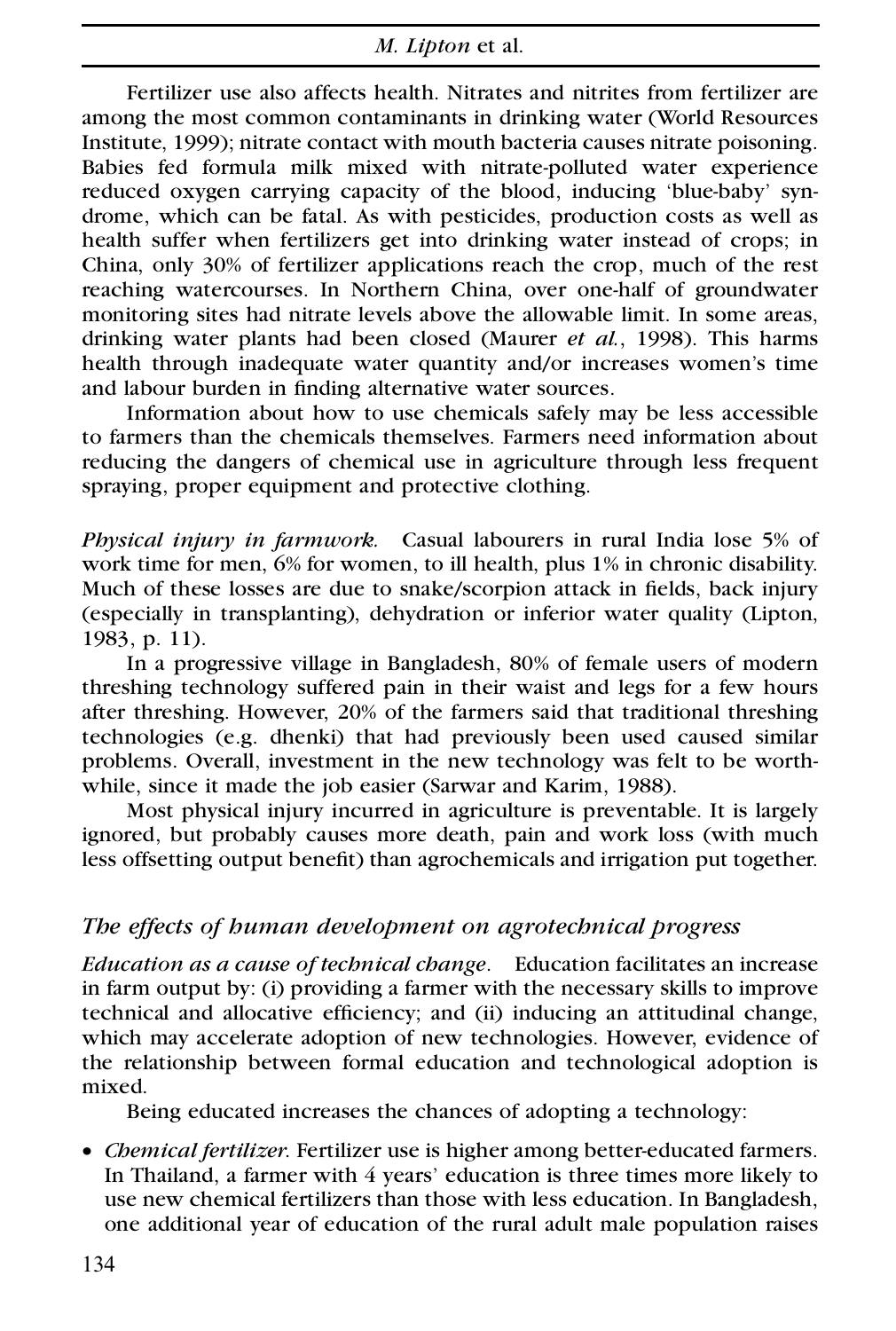per hectare fertilizer consumption by 184 taka. Fertilizer use among soyabean and rice cultivators in Brazil is higher among the better-educated. In Uganda, 4 years of primary education by farm workers raises purchased inputs by 9%, 7 years' education by 15%, and 14 years' raises inputs by  $25\%$ <sup>13</sup>

- · *Packages*. Educated Indian farmers are more likely to use irrigation, improved seeds, fertilizers and pesticides (Raza and Ramachandran, 1990). There is a significant relationship between education and package technology adoption among groundnut farmers in Adamawa State, Nigeria (Bzugu, 1995).
- · *Traction*. In Shoa Province, Ethiopia, education increases adoption of single-ox technology, and fertilizer and pesticide use (Kebede *et al.*, 1990).
- · *Crops*. Being educated also affects crop and varietal innovation. Educated households are more likely to adopt  $F_1$  hybrid rice in Hunan Province, China. In Nigeria, education increases adoption of soybeans. In Bangladesh, rural men with 1 year's more schooling sow improved seeds on  $7\%$  more area.<sup>14</sup>

But agricultural gains from education are greater in advanced farming regions. That is where it most accelerates adoption of new inputs and farming practices in rural Peru (Cotlear, 1990), and where the output gains from innovation in many countries have proved largest (Lockheed *et al.*, 1980). Conversely, introduction of new crop varieties, insecticides, fertilizers and tractors is speeded by educated farmers, who adopt such technologies sooner.

Farmers apart, education of non-farming household members can accel erate farm adoption. In rural Ethiopia, secondary education of rural family members increases access to off-farm income, which can be used to finance farm improvements (Weir, 1999). Furthermore, diversification of the household's income sources reduces risk aversion from agricultural innovation.

Thus, even a little education can predispose a farmer to innovate. Literacy enables farmers to read about the technologies and to read instructions about how to acquire and apply them. Numeracy permits calculations regarding input application. Education also enhances farmers' ability to understand concepts and to assess risks of technology adoption.

In some cases, being educated does not necessarily influence technology adoption. Mukhopadhyay (1994) finds that schooling did not affect adoption of improved seeds in West Bengal, India. Informal education through on-thejob experience and availability of extension services was found to be more important, although formal education might motivate change. Among the Tawahka Indians of the Honduran rainforest, the educated Tawahka are the more sceptical about (and not more prone to adopt) chemical herbicides (Godoy *et al.*, 1998). However, education has provided Indians with language skills, which enables communication with Spanish-speaking extension workers and traders, which has influenced the adoption of rice. Education does not influence adoption of oil palm technologies in Imo State, Nigeria, but may influence a farmer's ability to weigh up the risks and benefits of adoption (Njoku, 1990).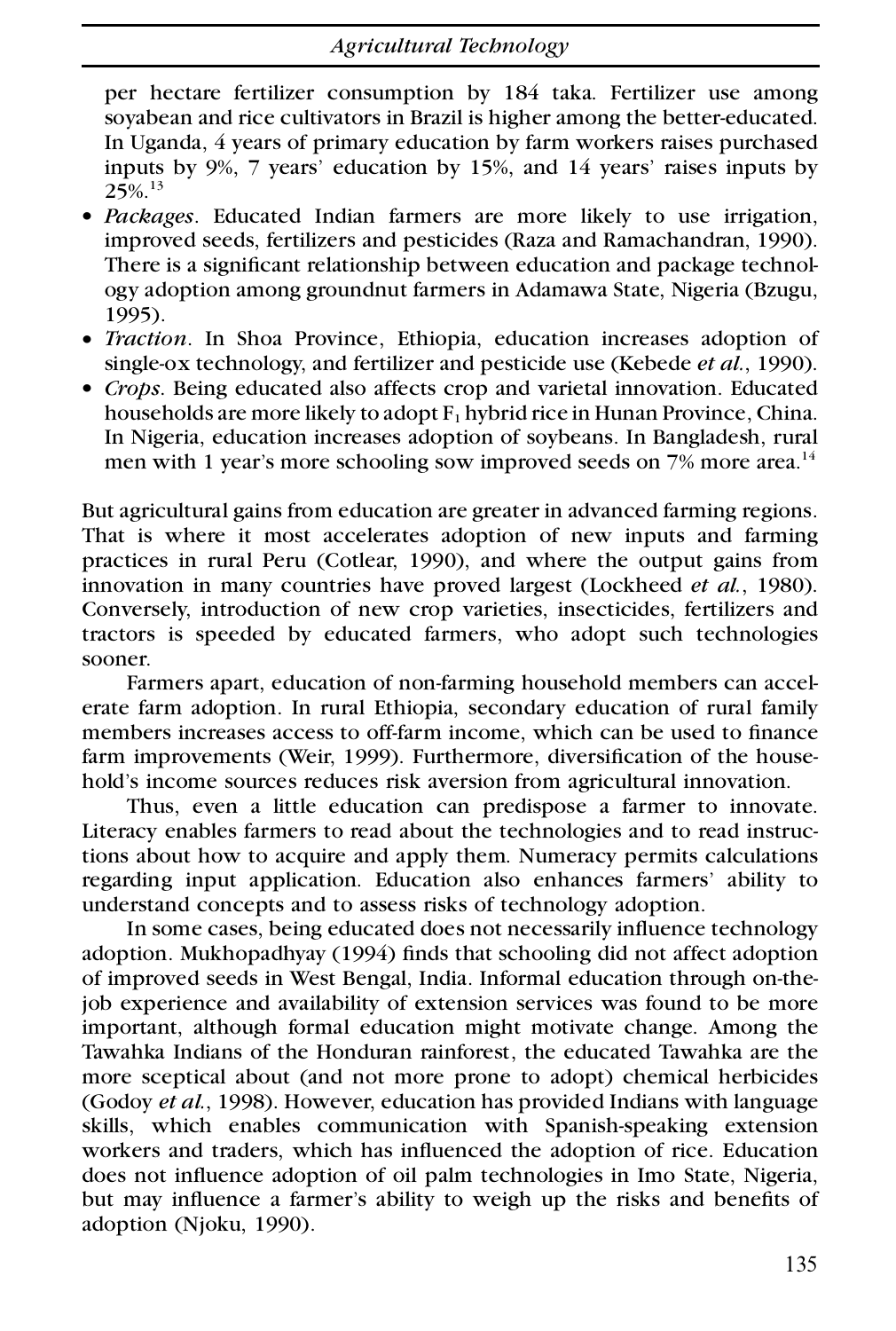Sometimes, it is up to a threshold that education accelerates farmers' adoption of agricultural technologies. Appleton and Balihuta (1996) for Uganda, and Weir (1999) for Ethiopia, find secondary schooling (as compared with primary) does not improve returns to agriculture. It has little impact on farming innovation in most studies — probably because secondary graduates can make more money elsewhere. Indeed, in Central Luzon, education of household heads appears to reduce farm production, increasing the prospects of nding greater, or less tiring, income-earning opportunities off-farm (Estudillo and Otsuka, 1999). Education is not a signicant determi nant of adoption among the Indians of the Beni region of Bolivia; the educated migrate or quit agriculture (Godoy *et al.*, 1998). If future food requirements are to be met, investments must be made in developing agricultural technologies to keep farming attractive.

Informal education (e.g. through dissemination of information and extension visits) can be as important in stimulating farm adoption as formal education; the two can be complimentary (Lockheed *et al*., 1980). Informal education tells farmers about new technologies; formal education equips them to respond to such information. However, informal education alone, in addition to past experience, can increase farmer confidence, and hence probability of adoption: a non-cognitive, learning-by-doing approach. This can include the multiplier effect of one (perhaps formally educated) farmer adopting a technology, whose success influences the decision of other (possibly not formally educated) farmers to copy the innovation (Appleton and Balihuta, 1996).

*The effects of human health on agricultural technology*. Seasonality is a major issue here. Often, illness is seasonal. Temperature and rainfall deter mine survival and breeding patterns of mosquitoes, and thus malaria. The rainy season also sees a greater incidence of diarrhoeal disease. Such threats to human health often coincide with times of high farm labour requirements, causing labour bottlenecks. This might stimulate adoption of labour-saving agricultural technologies. But households facing labour shortage due to illness cannot afford health care (due to poverty and loss of income through illness) (on Burkina see Sauerborn *et al*., 1994), let alone investments in technologies that ease labour constraints, unless they have access to credit, which is best used in getting better. Where external inputs are already used, money might be diverted away from these towards paying health care expenses. Illness during the slack season can reduce the use of agricultural technologies, such as conservation techniques, because households seeking to reduce labour input are likely to target activities that give the least or latest returns. Nutrition in pre-harvest seasons also tends to be worse, compounding the seasonal effects of ill health and increasing susceptibility to illness.

How can agricultural technology be adapted to seasonal health vari ations? In the Nigerian savanna, farmers intercrop commercial crops such as yam and rice with traditional crops and stagger the cropping of staples so as to spread labour needs more evenly throughout the year (Stone *et al.*, 1990).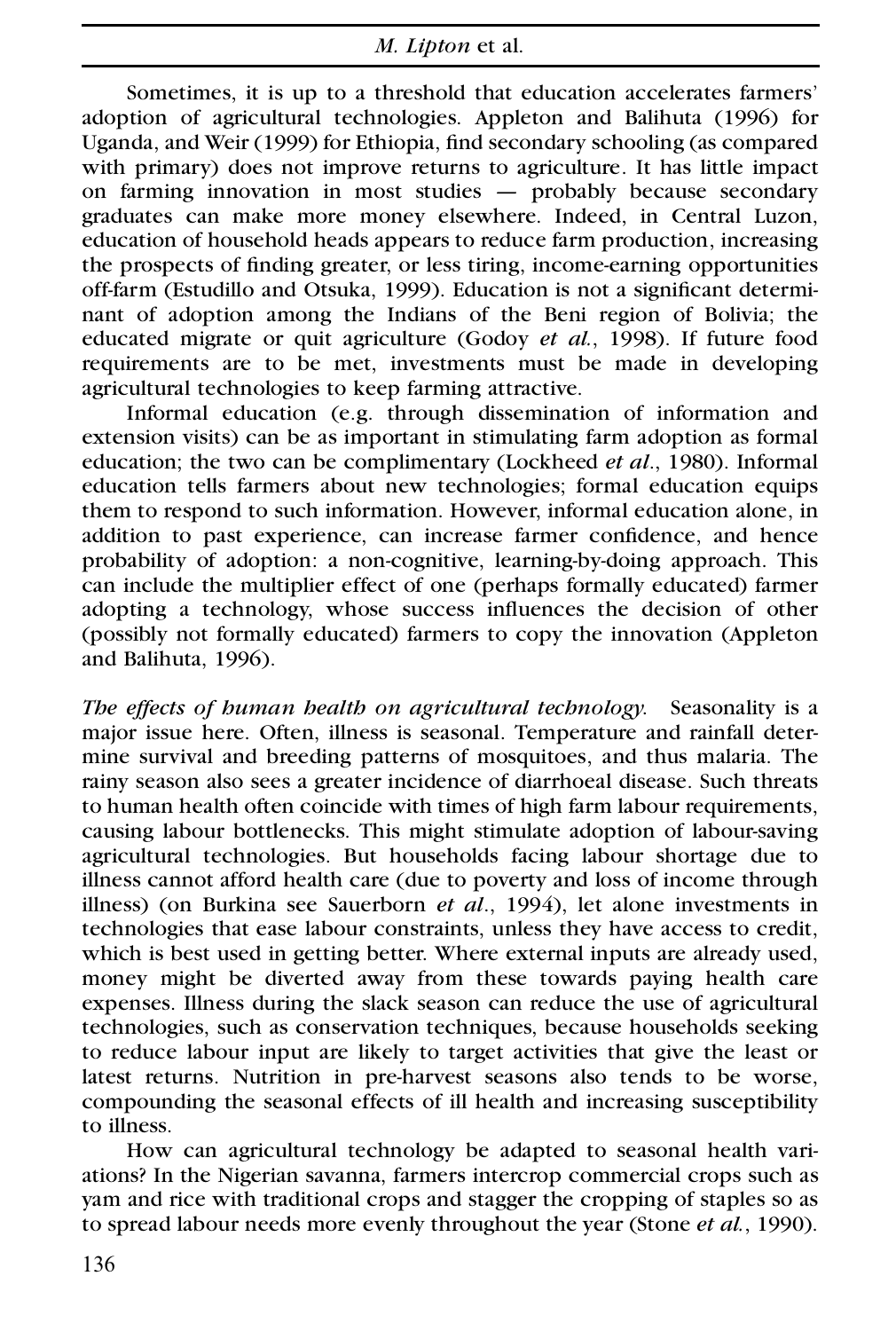This works less well where households have alternative activities in the other seasons such as migrant labour. In addition, this is not favourable to human development if children are taken out of school to help on the farm during an extended cropping season. Irrigation development and spread to poor households may also be needed to enable households to spread their agricultural activities beyond the wet season. Alternatively, breeding for drought tolerance is a policy issue. In Northern Mali, Tuareg pastoralists experience labour bottlenecks in milk production. Timing of milk production is linked to the biology and breeding patterns of the animals which agri cultural research could address (Swift, 1981).

Another major issue is AIDS. The intensity of the impact of AIDS on agriculture is dependent on a number of factors, each with consequences for agricultural technology.

- · *Seasonality of labour demand*. The longer the rains, the more room there is to adjust cropping practices to available labour supply. Yet seasonality also means migration, the women that remain on farms being vulnerable to spread of AIDS from seasonal migrant husbands (FAO/UNAIDS, 2000). Seasonal labour bottlenecks and illness during certain seasons can have implications for agricultural technology, either in stimulating its adoption or in reducing investment in agricultural technologies as household expen diture is diverted to health care. In East Africa, the increase in banana weevils may be attributable to shortage of labour to control them by traditional means, or shortage of cash to buy pesticides, both worsened by the AIDS crisis (FAO, 1995).
- · *Specialization by gender and age*. In many farming systems, men, women and children often do different, specific tasks. Most African farmers are women; and in Africa women are about three times as likely to contract HIV, given the exposure, as men (Gregson, 1994). If a farmer dies without passing on knowledge and skills needed to maintain agricultural production, or leaves no male family members to ensure household access to land, credit, etc., this may result in abandonment of farming, as with widowed female farmers in Uganda (FAO, 1995).
- · *Diversion of workers*. This occurs due to illness or to look after the sick or orphans. This perversely stimulates labour-saving technology (in particular, long-lasting machinery such as tractors) even where capital and savings are scarce, seasonal underemployment rife, and long-run workforce growth, allowing for AIDS, over 2% yearly (United Nations, 1998).
- · *AIDS-related expenditure*. Household income is diverted for expenses such as medical assistance and burial. Productivity-enhancing inputs can be foregone, as opposed to fixed assets, especially as the labour used to apply such inputs might not be available due to death, caring for the sick, attending funerals, etc. Twenty-three percent of surveyed farms in Masaka and Rakai districts in Uganda in 1991 reported a reduction in land use over 4 years due to HIV/AIDS (Hunter *et al.*, 1993). In Tanzania, 29– 43% of previously available labour in AIDS-affected households had been devoted to the AIDS crisis (Tibaijuka, 1997). In Gwanda village, Uganda,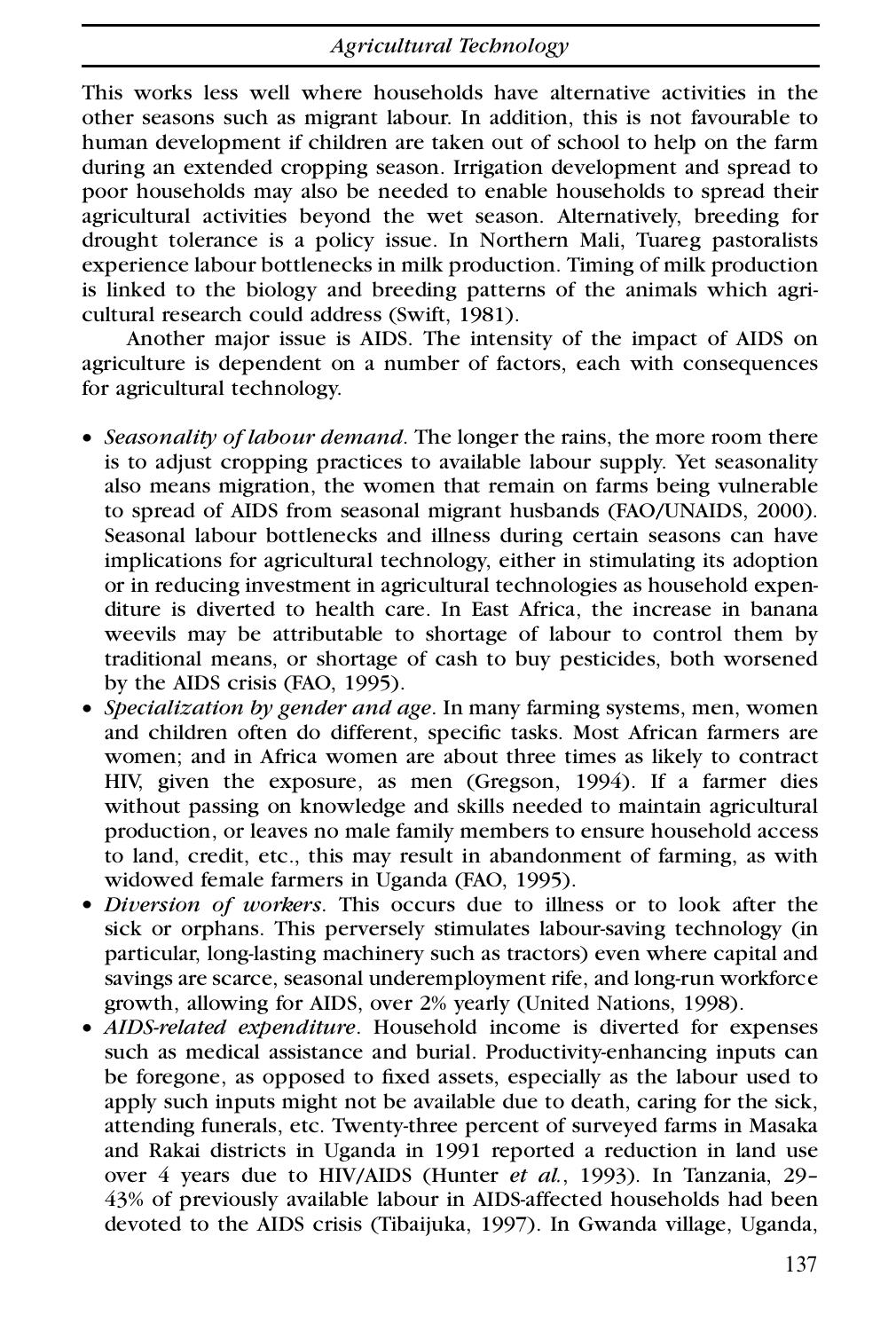the coffee–banana system has been abandoned due to lack of labour and capital to control against weevil infestations (FAO, 1995).

- · *The relationship between labour and the technology*. Labour-saving tech nology is less likely to be affected by ill health than labour-intensive technology. Vulnerability to AIDS in the agricultural sector is primarily through loss of labour incurred by the condition, either through sickness, caring for the sick  $-$  a greater issue in Uganda (FAO, 1995)  $-$  or death. Even if households short of labour could afford to hire it, if AIDS has hit a locality, the hired labour pool is affected. Thus, if AIDS-stricken rural households are to ensure that their livelihoods are not threatened, they often invest in labour-substituting technologies (Barnett and Blaikie, 1992); this response, correct or inevitable in its place and time, impedes labourintensive development more widely, harming workers, by reducing demand for labour.
- · *Impact on agricultural extension services*. In Rakai District in Uganda in 1995, up to one-half of working time of the extension service team was lost due to HIV/AIDS. When villages have up to 15 deaths per month, scheduling meetings at a time convenient for both farmers and extension workers is difficult. Since the AIDS epidemic leaves farmers unable to devote resources to the long term, the European Union's Farming Systems Support Programme, to revive coffee production in Uganda through better seeds, failed (FAO, 1995).

*Participation as a cause of faster, or more appropriate and successful, adoption of farm technology*. While some farmer participation in agri cultural research is required to ensure that proposed innovations are appro priate and hence 'adoptable', too much or ill-designed participation is counterproductive, delaying or warping applicable results, and/or making farmers feel they have wasted their time. One needs to assess the goal of participation. If it is simply to improve farming methods, then cost-effectiveness during problem identification and experimentation is paramount. Success in devolving responsibility to farmers to test and adapt agricultural technologies has been mixed. Often, as farmer participation in on-farm experimentation increases, the reliability of the data collected decreases (Baker, 1991). Cost-effectiveness is also at stake if supervision costs for scientists are high, and quality is compromised if data sets collected by farmers are heterogeneous and difficult to decipher (Ashby and Sperling, 1994). In participatory plant breeding, breeders suggest that farmers cannot take part in every part of the breeding process due to low levels of numeracy and literacy (CGIAR, 2000). Yet there are many examples of where participation in agricultural research and breeding has been very successful, both for cost-effectiveness and empowerment of the farmer (IFAD, 2001). Despite difficulties in working with female bean farmers in Rwanda, their inclusion early in the breeding process resulted in faster and cheaper research, and locally appropriate bean varieties. This success stimulated farmer participation in public bean research in DR Congo and Tanzania (Sperling and Berlowitz, 1994).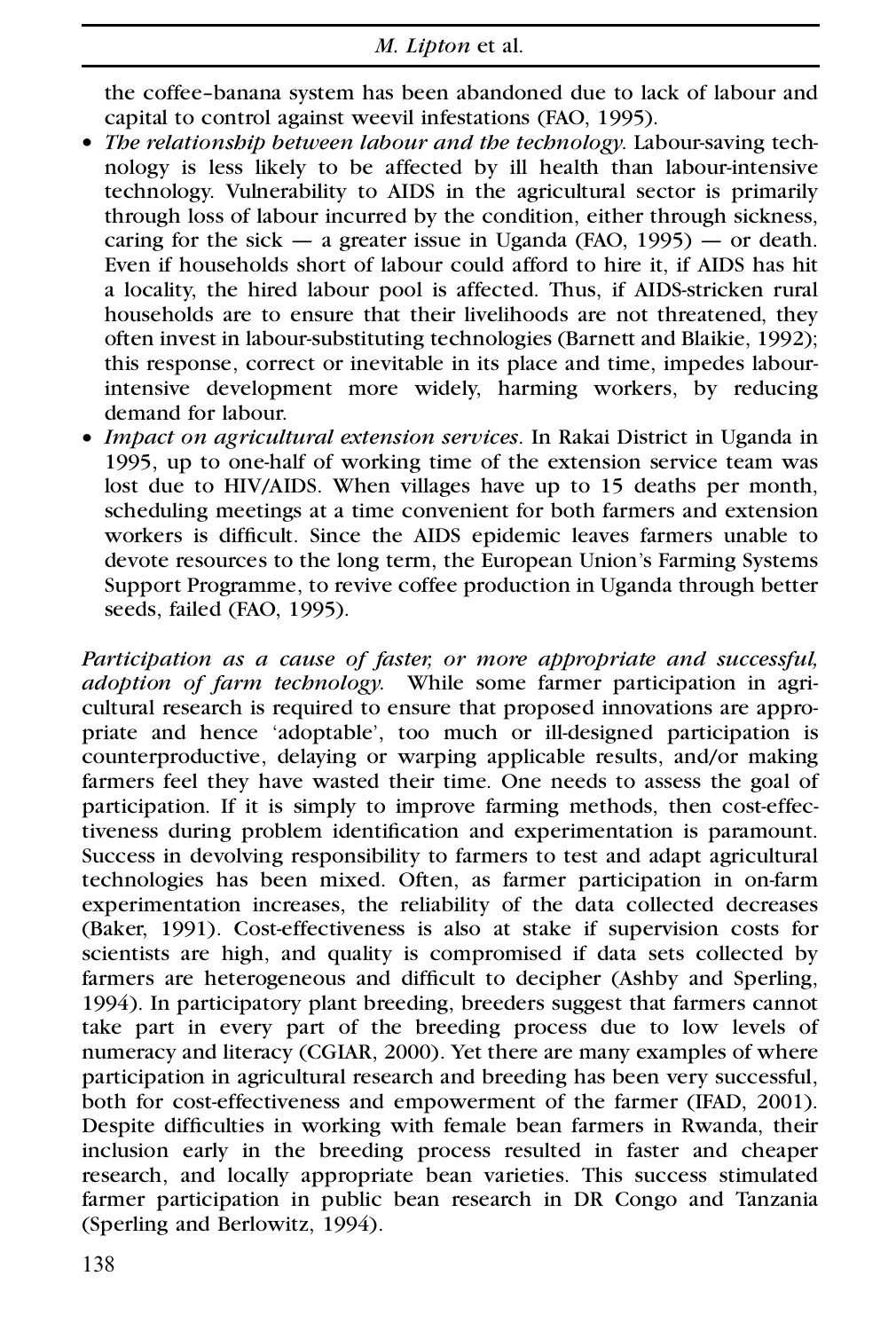Even where farmer participation in varietal selection does not much reduce cost, it can greatly improve distribution because seeds are more user friendly. Farmers in the Western Hills of Nepal were given several rice varieties to test in the field, and selected for early maturity, medium to tall plant height, easy threshability, good cooking quality and taste. Thus distribution of the selected seeds was successful due to the use of farmer networks and because the seeds were adapted to local needs (Joshi *et al.*, 1997; cf. Weltzien *et al.*, 1997). Other Nepali farmers selected rice varieties mainly by post-harvest evaluation; there, too, participation speeded adoption, which was substantial within 2 years (compared with 7 years for conventional varietal selection) (Sthapit *et al.*, 1996).

# **Technology, stability and sustainability**

Technical change is better for human development, other things equal, if its benefits are stable (i.e. evenly distributed over time)<sup>15</sup> and sustainable (i.e. can be maintained at current levels (or replaced) at acceptable cost, without loss to other regions). There are choices. Research, invention/discovery and innovation can be structured to maximize poor people's likely income gains, their smoothness over years (or months and seasons), or the length of time during which the gains are enjoyed, but not all at once. After good rains on drylands, surface irrigation can be used to increase peak-season yields further, or stored to secure next season's or next year's. Pests can be managed to eliminate short-term attacks at the cost of stimulating new biotypes that threaten sustainability later on.

Policy choices determine whether farmers use, and whether researchers develop, sustainable and stable techniques. Research choices can stimulate varieties with vertical resistance that eliminates today's pest biotypes — or horizontal resistance, or tolerance, that permits modest crop loss now but does not stimulate the build-up of virulent pest biotypes later. Researchers can use resources to select and breed for short-duration crop varieties, permitting more double cropping and smoother income flows, instead of maximizing yields per season (Lipton and Longhurst, 1989). However, seeking sustainable and stable varieties, water uses, or farming systems requires multi-site, multi-period research and is expensive. The sharp drop in yield growth, and in yield potential growth, in the 1990s may partly reflect the 'environmentalization' of cereals research objectives without corresponding resources. Also, the poor often need income immediately as they cannot borrow for capital works to protect against soil erosion or to conserve water, or have insecure tenure that reduces their concern with next season's income, let alone the next decade's. In Zimbabwe, poor herders knowingly select depleting, unsustainable grazing technology because they have too little land to survive from farming otherwise (Drinkwater, 1991). Reduced inequality in land access may increase the sustainability orientation of both initially poorer and richer farmers.

Specific issues of sustainability and stability arise with water resource management and pest control.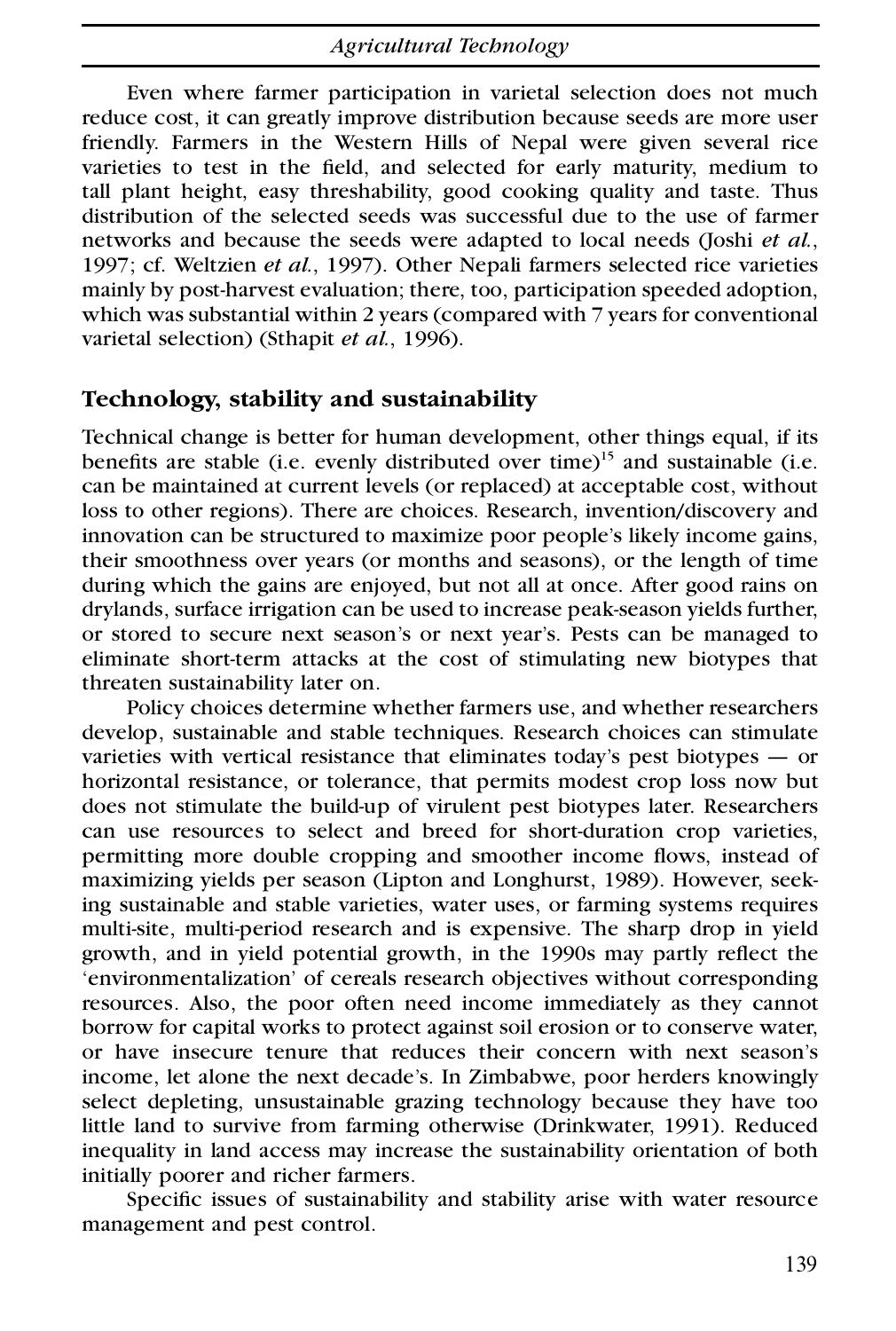# *Water stability and sustainability*

Irrigation, which covers over one-third of cropland in Asia but below 5% in sub-Saharan Africa, is the most credible way of stabilizing water supply to agriculture, allowing for seasons or years of low rainfall. Around 1990, developing countries had irrigation potential of a further 110 million hectares of land (World Bank/UNDP (1990) cited in FAO, 1996). Even a fraction of that would greatly stabilize output, employment and income (apart from feeding up to a further 2 billion people). Perhaps only  $25-40\%$  of such extra irrigation might be economic, at existing prices of products and factors. Yet the economic potential for irrigation to stabilize human welfare is clear.

Barriers to increased irrigation are, above all, efforts to release for urban domestic and industrial uses the 80–95% of water offtake in low-income countries now used by farmers. The heavy subsidization,<sup>16</sup> wasteful use, and poor drainage associated with much farm water use is indefensible; the stabilization (and output) benets of much farm water use are available with less water, used more efficiently. Over and above removing inefficiencies and subsidies, however, it may be misguided further to impede farm water use and thus worsen rural water instability. Water used by farmers is not necessarily used up; much is available downstream, or after the groundwater table is recharged. It is hard to see how the appalling instability of much African agriculture can be reduced without a substantial increase in formal irrigation.

Apart from the thrust to reduce agricultural water use, other barriers to this include construction and maintenance experience and skills for a whole range of traditional and modern irrigation equipment. Better market access, better seeds to raise returns to irrigation, better extension and microcredit, and much else can make it pay even better to acquire these skills.

Despite gains in safe water and sanitation coverage over past decades, one-sixth of the world's population still lack access to water. Groundwater is being mined beyond its replenishment capacity; surface-irrigated land is going out of use due to salinity and waterlogging, especially in older, worse managed systems, and urbanization, industrialization and undesirable agricultural practices (Lipton, 1999).

Governments' economic choices also affect stability and sustainability. In Brazil, inappropriate tax regimes encourage erosion of forest margins (Binswanger, 1991). Policy uncertainties raise rates of interest and time preference; then, market outcomes give a high weight to income yields in the short term, and little weight to long-term sustainability.

Government choices on redistribution and land reform also affect the stability and sustainability of farm technology. When market demands for new technology are very unequal, with big farmers making the running, there is pressure to deliver new farm technology to maximize income, but less so for stability and sustainability. Worse, a growing majority of scientists concurs that 'global warming' is a serious and growing threat, is signicantly increased by human action (especially carbon emissions), worsens freshwater scarcity in hot regions due to increased evapotranspiration, and, especially, is raising short-term rainfall variability and long-term freshwater uncertainty.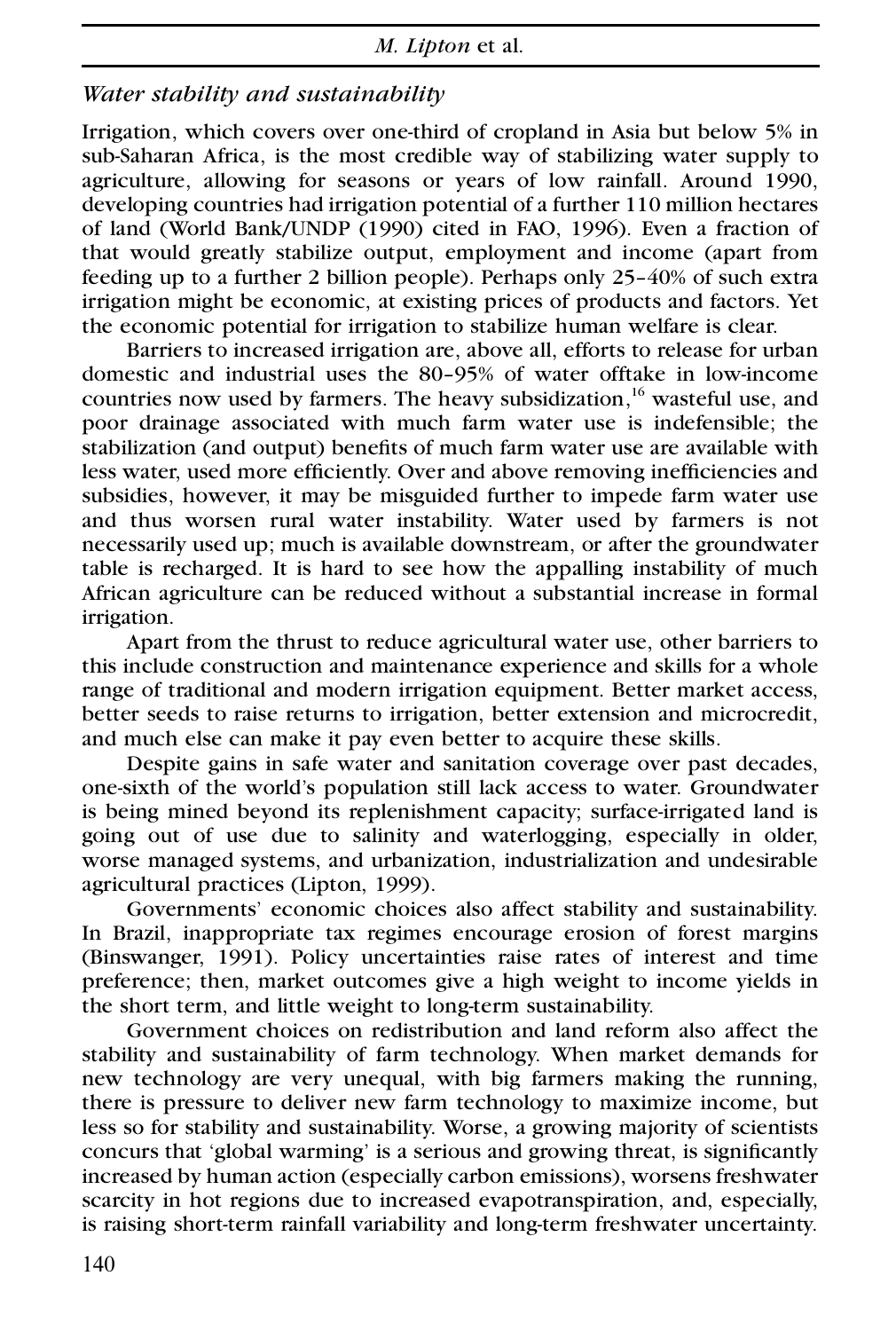By 1992, 8% of people in sub-Saharan Africa and 53% in the Near East and North Africa lived in countries with water resources below  $1000 \text{ m}^3$  per caput per annum, suggesting 'severe constraint' (World Bank, 1992, p. 48). By 2000, 30 countries were water stressed $17$  as against only 18 in 1990 (Rosegrant, 1995). Seckler *et al.* (1999) suggested that, by 2025, over one quarter of the world's population (one-third in low-income countries) will experience severe water scarcity. Semi-arid Asia and the Middle East will be worst hit, with groundwater depletion being of particular concern.

Who loses from non-sustainability? *The poor suffer more:* the richest income quintile 'in Peru, the Dominican Republic, and Ghana is, respectively, 3, 6 and 12 times more likely to have a house (water) connection' (World Bank, 1992, p. 47). *Rural quality is worse:* On WHO data in developing countries, 30% of rural and 18% of urban people lacked 'safe water'; respectively, 82% and 37% lacked 'adequate sanitation'. Bad maintenance, especially in rural areas, makes matters worse than these official estimates (Gleick, 1999). *The rural poor are worst hit*: being more reliant ''on rivers, lakes, and unprotected shallow wells, and least able to bear the cost of simple preventive measures such as boiling water'' (World Bank, 1992, p. 47). And *agriculture is the main water user*: 88–95% of annual water withdrawals (from rivers and aquifers) in China, India, other low-income countries, and sub-Saharan Africa overall, 69% in middle-income countries, and 39% in highincome countries.

*Technical remedies.* Development of water-efficient and robust seeds holds great promise for  $(a)$  facilitating more efficient use of farm water,  $(b)$  reducing instability of crops in face of bad rains or irrigation, and (c) making water use more sustainable in both irrigated and rainfed areas. For example, development of seeds with short growth duration or high latency<sup>18</sup> can cut both exposure to periods of low or risky rains, and the amount of irrigation required. In Andhra Pradesh, India, chickpea varieties for rainfed farming have been developed that mature fast and avoid end-of-season drought (ICRISAT, 2000). Less drought-prone varieties of millet and sorghum are widely used in some semi-arid areas of India and modestly in Africa.

Breeders have developed more water-efficient varieties, but seldom with high yields. Seckler and Amarasinghe (2000) suggest that further advances are unlikely and that the current research output is uneconomical for the farmer, but biotechnology could change this radically. It could introduce latency from other species (millet or even cacti) into higher-yielding plants lacking it (e.g. maize); or high yields from maize, into sorghum or millet, whose plant genomes provide fewer yield-enhancing options but have root and shoot characteristics for robustness under moisture stress. Moreover, less drought-prone varieties improve stability even if they do little to raise yields — and may stimulate risk-averse, vulnerable farmers to be more entrepreneurial and risk-taking in search of higher yields in other farm technology decisions.

Not only new varieties, but also new seeding techniques, can save water. Dry seeded rice technology permits water use efficiency through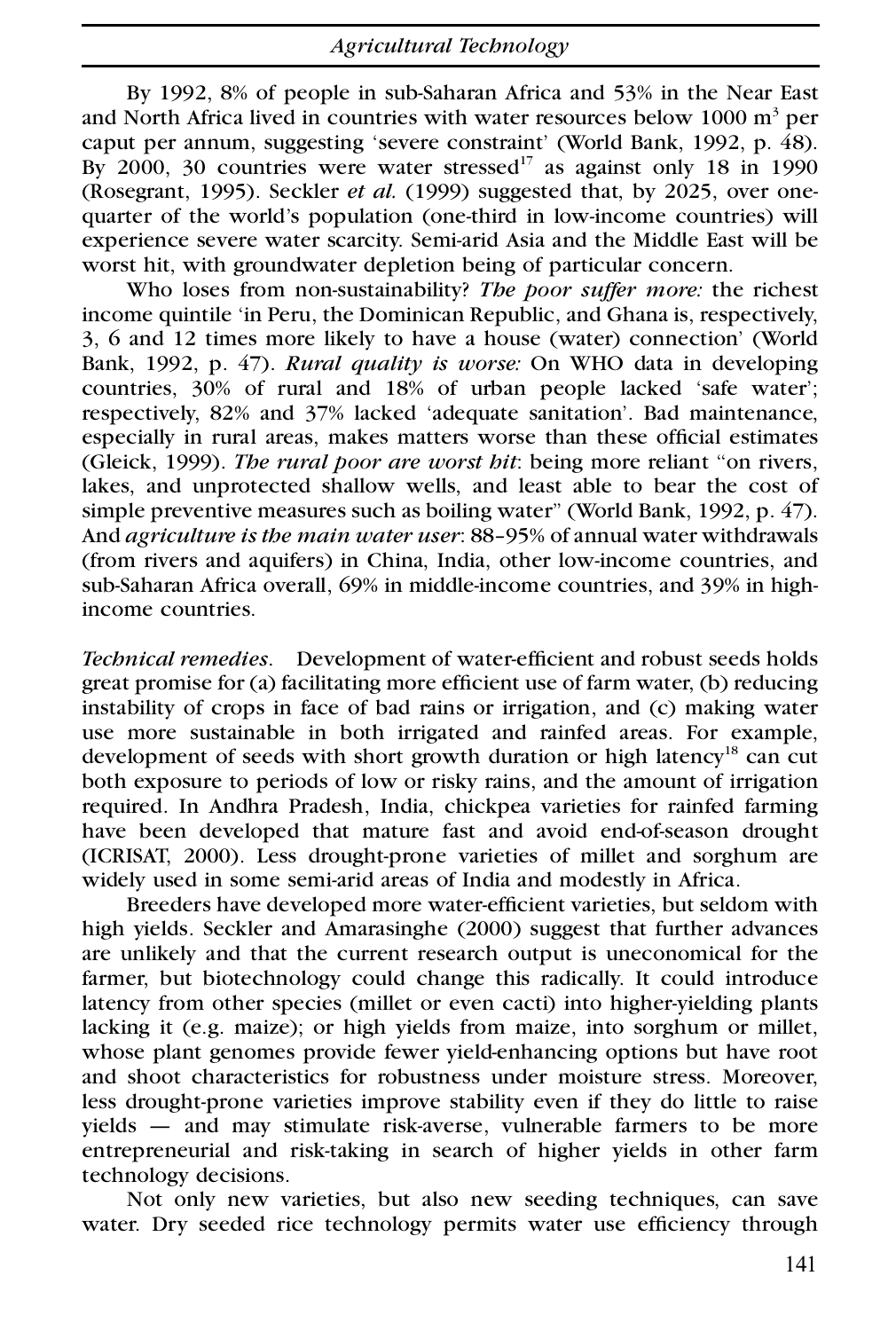better use of the rains.<sup>19</sup> A shift from transplanted rice to this method in Southeast Asia has meant substantial water savings.

# *Pests, instability and sustainable technical remedies*

In well-watered areas, pests are the main source, and elsewhere the second source, of unstable income for farmers and farmworkers. Most farmers, especially in Africa and on uplands, identify weeds, birds and rodents as the three main biotic sources of crop instability and loss. Yet they enjoy only a minute proportion of scientific attention, and therefore of technical progress.

Pesticides have long been the standard technology to reduce losses and instability due to pests (and to weeds). Major short-term successes have been achieved, and the technology is constantly 'improving'. But that improvement is like running uphill in a way that steadily increases the slope of the hill! The 'pesticide treadmill' compels farmers to use an ever wider range of costlier pesticides, to keep up with new pest biotypes evolved to overcome the old pesticide, often (notoriously in cotton) ending up with lower usable yields, higher pest losses and higher pest control costs than before the treadmill was first turned. $20$ 

Improved plant varieties have several effects on crop losses and instability due to pests.

- They provide more food for pests.
- When bred to grow year-round (e.g. tolerant of varying sun or cold) they provide year-round food for pests.
- · They are increasingly bred for pest resistance. For decades (ever since IR- 20), newly introduced rice semi-dwarfs have been more resistant, when introduced, to all six main rice pests (Lipton and Longhurst, 1989).
- · But crops with rapid varietal improvement drive out others. So genetically uniform rice or wheat populations have, over large areas and often year round, replaced diverse varieties and crops. If a new pest, or new biotype of an old pest, evolves to overcome a uniform plant population's uniform defences, devastation can result, as with tungro virus in rice in the Philippines in 1971–1972. This is less likely with an open-pollinated crop like maize but it happens, as with Southern corn blight in the US in 1972.

Unlike pesticides, new varieties can be developed to overcome these problems (to make stability sustainable), provided we seek tolerable and managed levels of crop loss, not elimination of the pathogen. That is, seek moderate horizontal resistance, in which pests have to overcome several genetic barriers, instead of single-gene (vertical) resistance that briefly avoids almost all crop loss to the pest, but by that same token compels it to survive by selecting new, virulent biotypes to conquer that gene. A complementary approach is to aim at tolerance — acceptance of some limited crop loss or damage (i.e. allowing some of the pest population to live rather than resistance that forces it to adapt or perish).

Such forms of technical progress are less spectacular than single-gene vertical resistance, and in the short run may be less saleable and competitive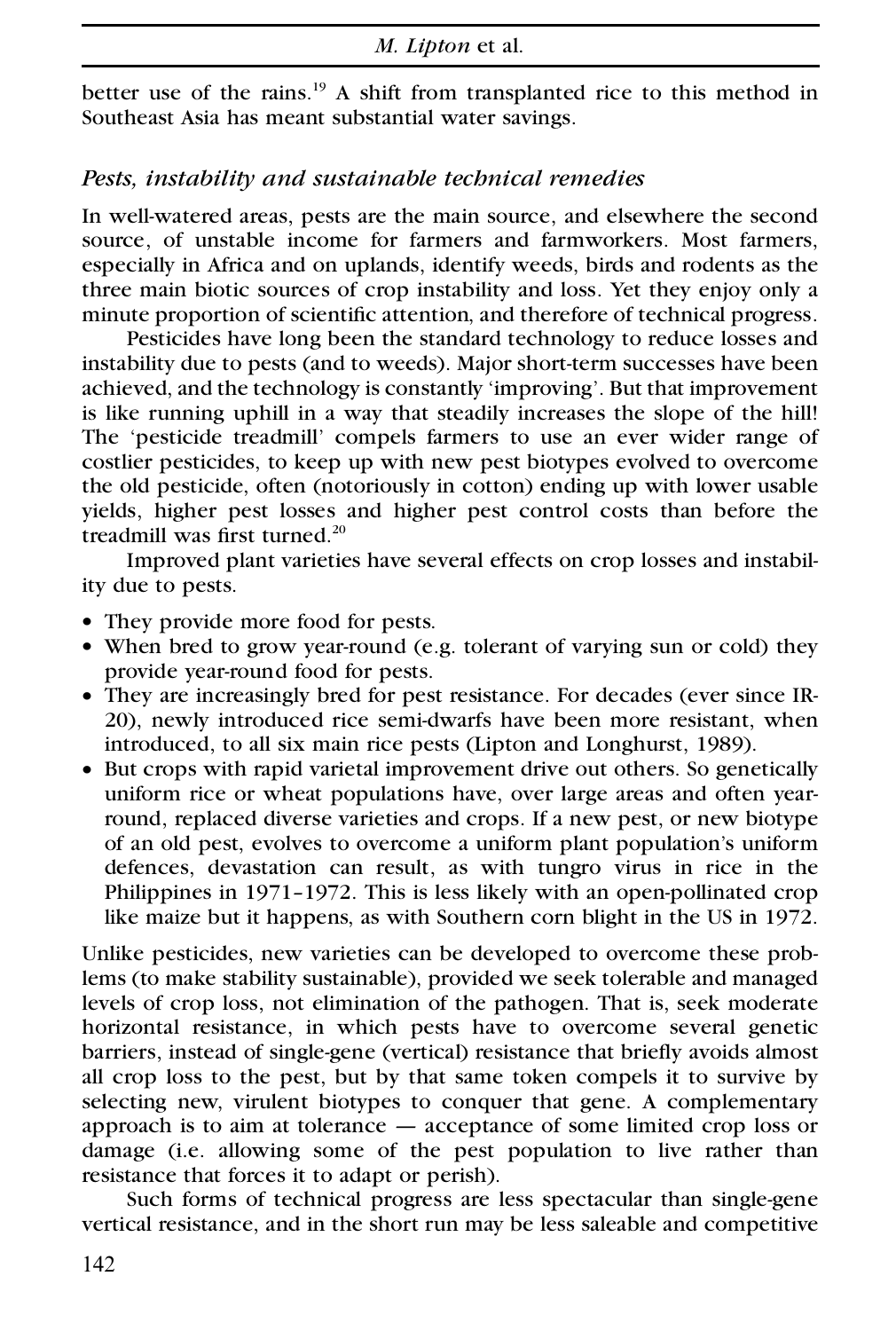in the marketplace. Hence, in North America, annual and regionally differenti ated alternation (cycling) of maize hybrids and wheat varieties, each with different sources of pest resistance, has been imposed by governments to modify the effects of a vigorous seed market in creating a uniformity of the temporarily 'best', but unsustainable, single variety or hybrid. However, it is hard to see countries with millions of smallholders implementing that.

Until recently, horizontal, moderate resistance, and tolerance have been much harder to research, stabilize, prove, and develop than single-gene vertical, near-total resistance. Biotechnology could change that — if redir ected to the crops, conditions, and pest resistances of interest to the world's mass of poor farmers, labourers and food consumers.

*Integrated pest management*. Integrated pest management (IPM) is an increasingly popular approach to sustainable stabilization of yields in face of pests. IPM seeks to maintain pest populations below an acceptable threshold, using a combination of suitable techniques: some (low and safe) pesticide use; varietal selection; manual interventions, often by methods learned from particular farmers or locations (e.g. location and treatment of insect egg masses); timing and mixing of crops; and, strongly emphasized, biological controls of pests with predator (including parasite) populations.<sup>21</sup> IPM aims at human development via both 'sustainable stability' of income lost to pests and at avoidance of the quite serious poisoning problems associated with pesticides, especially in developing countries. $22$  There are notable successes with IPM; for example, in controlling brown planthopper in Indonesia (IFAD, 2001).

The biological-control component has often proved specially cost-effective. International Institute of Tropical Agriculture (IITA) carried out research in South America, where the cassava mealy bug originated, to address mealy bug problems in Africa, causing yields to be affected by up to 80%. It was discovered that the parasitic wasp uses the mealy bug for laying its eggs and then kills the pest. The wasp was introduced in 30 African countries, once it had been ensured that it would not adversely affect the new environment. Each dollar spent on the project brought returns worth around \$150 to the farmer (IITA, no date).

Most interestingly, some of the biggest successes of IPM have advanced human development through empowerment — learning from farmers. Biological controls in Honduras (Meir, 1999), communal baiting in Bhutan (van Schoubroeck *et al.*, 1999), and pigeon-pea pod borer control in Andhra Pradesh, India (ICRISAT, no date) all stemmed from approaches that learned from, as well as teaching, farmers — women as well as men.

IPM, as a route to improved sustainability of pest control, has worked best as a multi-pronged, participatory approach, in place of over-reliance on chemicals and top-down technology transfer. An analogous approach to nutrient sustainability is 'integrated nutrient management'. Nutrient enhance ment, like pest management, is a central contribution of modern agrotechni cal change. It builds on traditional organic manuring methods. These alone are certainly insufficient to achieve the food outputs (and employment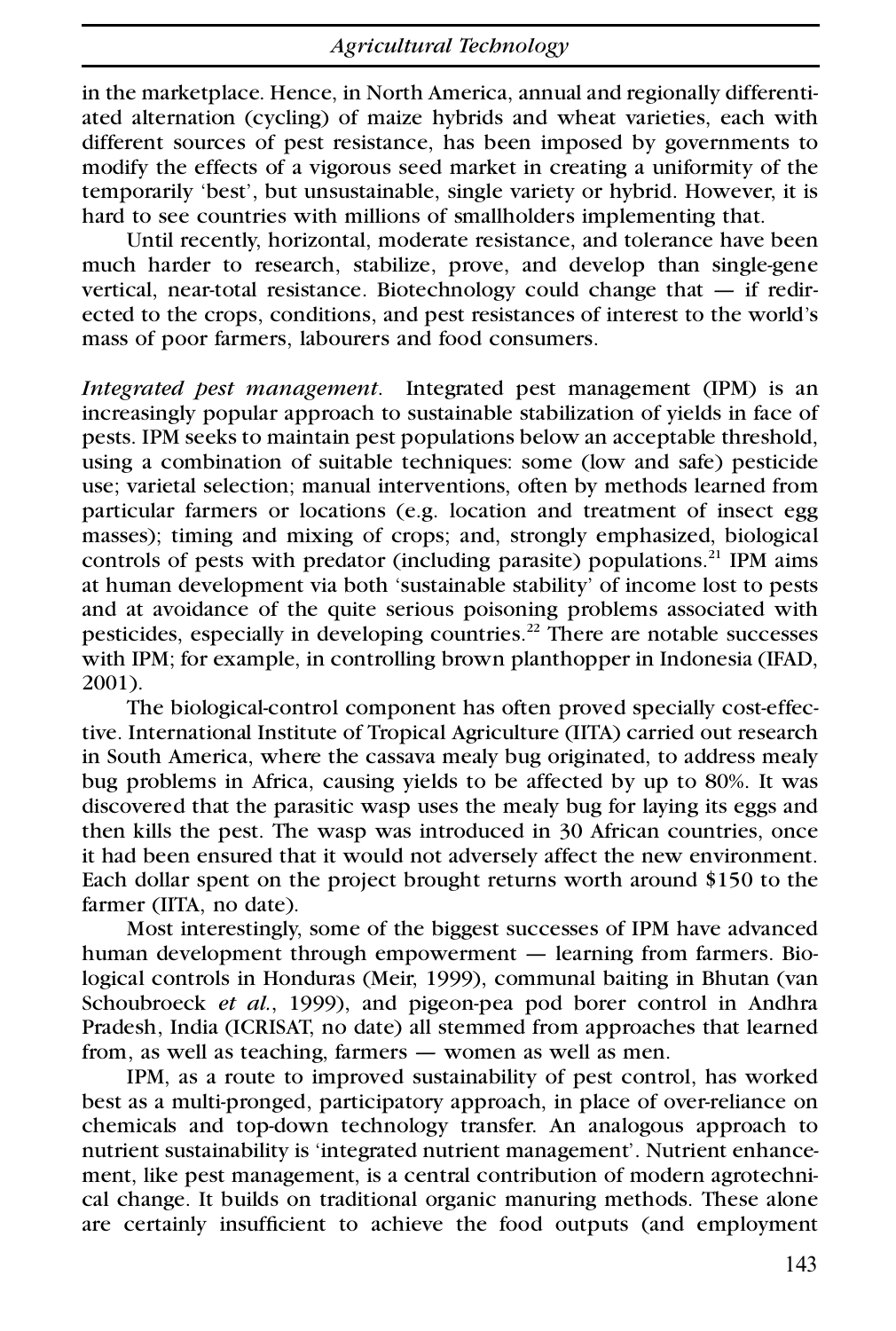impacts) needed for adequate nutrition, but steadily rising enhancement of soils with inorganic fertilizers based on the three main macronutrients (nitrogen, phosphorus, potassium) faces serious risks and limits. Organic and inorganic soil enrichment are complementary, not conflicting  $-$  and jointly complement other methods of nutrient management, such as varietal improvement, and nutrient cycling through crop rotation, animals, and other methods (IFAD, 2001).

In general, improved land and water management techniques are required to advance stability and sustainability, as improved biochemical techniques have advanced yield. But land and water management techniques' science, discovery and innovation have advanced far more slowly than their counterparts in biological and chemical science. The weight of conserving and stabilizing soils, water and terrain has increasingly fallen on biological science. Yet stability and sustainability of agriculture depend on enhancing technical progress in soil and, above all, water use and maintenance to match the enormous progress in plant and animal biology and its applications.

# **Policy implications**

This paper has examined two-way interactions between agrotechnical pro gress and human development. These interactions are historically recent. Only since 1750 was agrotechnical change a main engine of steady human development; only from the 1950s to the 1980s was it deliberately harnessed towards such ends, achieving unprecedented progress. Indeed, the irrigation and biochemical revolutions of the 1960s and 1970s, with all their imperfections, have led the world's greatest and fastest advance in human develop ment. Since 1990 the engine has stalled.

What policies can enable agrotechnology to resume its thrust towards human development, despite the reversion to more typically profit-driven and nationality-driven modalities of farm science and technology?

- 1. Mutual effects of agricultural research–discovery–diffusion and health– education–empowerment matter for policy. Education (schooling and extension) can help farmers to interact with formal research systems, better articulating both farmer knowledge and farmer wishes, as in the highly-educated and highly participatory agricultural research environ ment of Sri Lanka. But education leads to faster diffusion only where gains of adoption are signicant and clear. Health and empowerment also speed adoption and perhaps discovery. Rural health and education underprovisioning may reduce agrotechnical improvements.
- 2. Public agricultural research and innovation were historically signicant in stimulating agricultural progress (Asian irrigation for 2000 years, plant selection and fertilizer research in nineteenth-century Prussia and Britain, etc.) and were necessary for the Green Revolution, but have slowed down (in funding, rate of discovery, and impact on yield expansion) before large parts of the poor have gained. This needs to be addressed, if poverty reduction, now slowed, is to revert to 1975–1985 rates.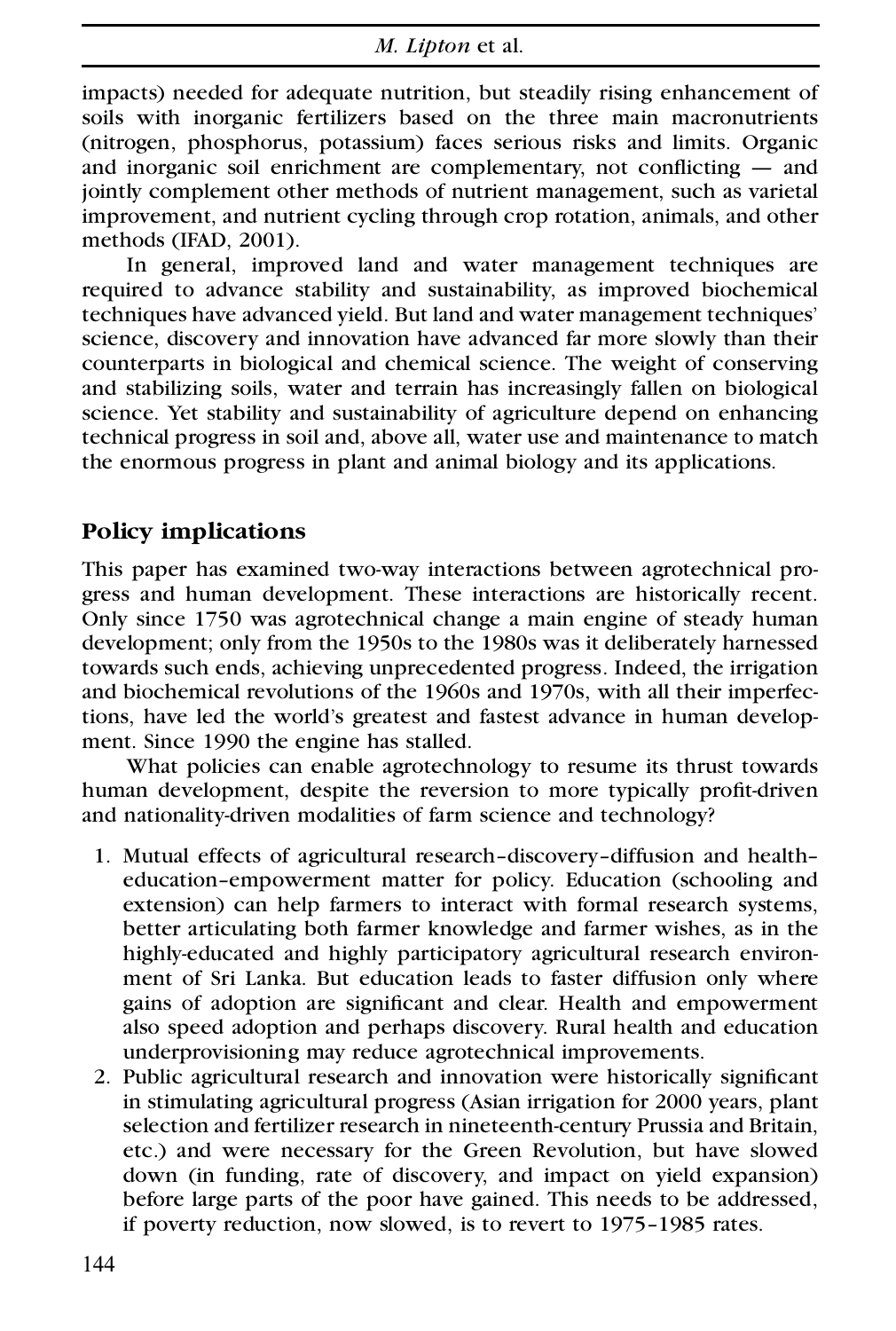3. New farm technology is found and used in the wake of 'new science'. The big impetus from the Green Revolution breakthrough is slowing down, and being redirected to yield maintenance against pests and water shortage — both themselves partly results of Green Revolution success. And growing soil and water pressures further limit continuance and spread of agrotechnical progress. Hence the need for public support of new science, at basic levels, promising relevance for poor people's crops, preferred traits, and labour-intensive methods (relatively unattractive to private research) to:

improve water use efficiency in agriculture; and understand the functions of genes in main staple crops, and the scope and limits for transferring genes to improve crop performance (yields per unit of land and water) while enhancing prospects for spread of such improvements to less well-watered and/or upland areas.

- 4. Plant type improvement on poor people's farms is almost unambiguously good for human development unless it accelerates the 'chemicalization of agriculture'. Genetic crop improvement may, but need not, reduce fertilizer use, and is likely to reduce pesticide use. Policy review of GM requires an effective and open public sector role, both to maintain confidence of health issues and to steer progress in environmentally desired directions. IPM and integrated nutrient management are the right contexts for GM approaches to pests and nutrients, respectively.
- 5. Sub-Saharan Africa's low degree of water control seriously inhibits crop improvement. In some areas, irrigation expansion is indicated. This can build successfully on farmer-managed microsystems. But the spread of such systems has been extremely slow. Despite the pressures to cut agriculture's share in water offtake, major irrigation schemes, in some parts of Africa, will be pre-requisites for rapid rural (and human) development. The environmental, cost escalation, and human displace ment hazards, formerly associated with some such schemes, are increasingly being avoided. More generally, water stress increasingly limits farm improvement. New, faster diffusing water technology and basic science are important.
- 6. Modern, specialized provision of agrotechnical progress (research, dis covery, diffusion) makes farmers' own needs and 'finds' less commercially important in determining the direction of such progress. Markets stimulate researchers to consult farmers, but seldom poor or dispersed ones. Furthermore, scale economies increasingly concentrate research into a few, very large providers, often monopolizing their knowledge and this may be a needed incentive to scientific discovery. For small farmers (and labourers) to influence research decisions, governments need to develop: (a) institutions and incentives to such people's partici pation, and communication with the formal research community; (b) competition among private research providers; and (c) public research supply in cost-effective, but not readily 'priceable', activities that do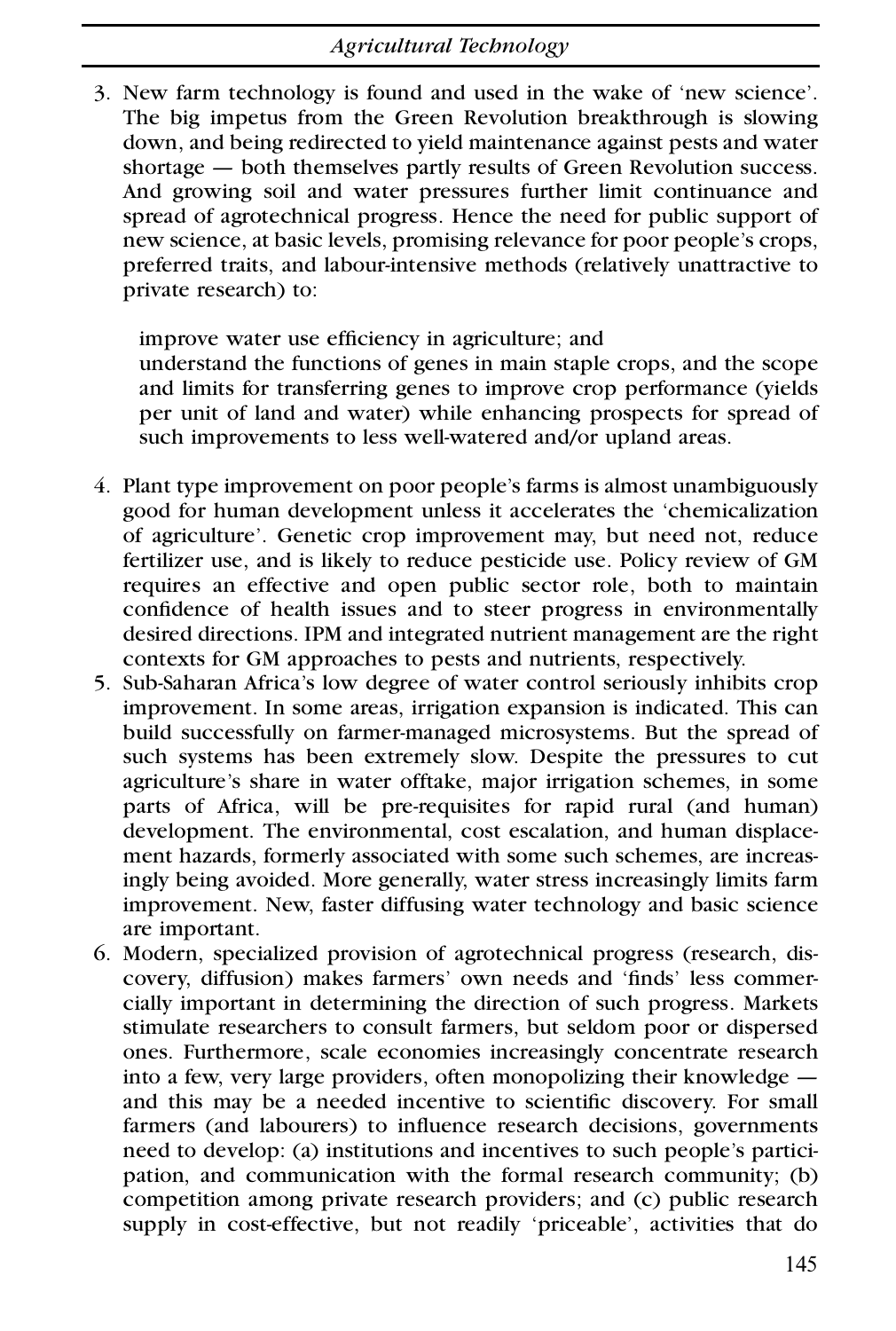respond to farmers' needs but are unlikely to attract formal private research.

- 7. A checklist of features making agrotechnical change 'pro-poor' can be constructed (Box 2). Despite occasional conflicts between such features, staff of public agricultural research and extension institutions need to be aware of them and subject to incentives to provide them. For example, employment intensity is hardly ever a goal of researchers, who are trained to see labour cost like any other cost — to be cut. In a poor, labour-surplus country with heavy rural labour underutilization, this is a mistake.
- 8. For poverty reduction, by far the most important research options concern biotechnology. The policy goal must be redirection of plant GM research and development towards the crops and traits of key interest to the poorest farmers and consumers: main staples of humans rather than (as now) farm animals, and yield enhancement and moisture-stress resistance rather than (as now) compatibility with commercial herbicides that replace labour. Care and openness regarding bio-safety, food-chain effects, and environmental impacts are needed, but GM plants present no greater (in some ways fewer) hazards in these respects than do conventionally bred varieties. Such hazards should be better understood and monitored for all introduced plants. Against risks of action must be set risks of inaction: worsening poverty from not reviving rapid yield and employment growth in food staples production; and foregone or delayed specific benefits, such as development of GM rice enriched with provitamin A to reduce child blindness.
- 9. Farmer participation in agricultural research processes makes such processes faster and more efficient. Special measures are needed, however, if the poor, women, and labourers are to contribute their 'indigen ous knowledge' or to share alongside large, male farmers in research benefits.
- 10. Vulnerability to AIDS in the agricultural sector is primarily through loss of labour incurred by the condition — either through sickness, caring for the sick, or through death. Even if households short of labour were to be able to afford to hire labour, if AIDS has hit an entire locality the hired labour pool is also affected. Thus, if AIDS-stricken rural households are to ensure that their livelihoods are not threatened, an appropriate response might be to invest in labour-substituting technologies.
- 11. The choice of what to research, diffuse and adapt is often insufficiently influenced by stability and sustainability, and therefore insufficiently attractive to poor people and to farmers in large/marginal environments. Water non-sustainability increasingly harms, especially, poor and rural people. Policy across the board, notably on credit, interest rates and land distribution, needs 'screening' for impact on technology, choice (and technology generation) as sources of water stability and sustain ability. Varietal choice and development, seeding methods, and tillage, as well as irrigation systems, are relevant.
- 12. Neither pesticides, nor a stream of vertically resistant varieties —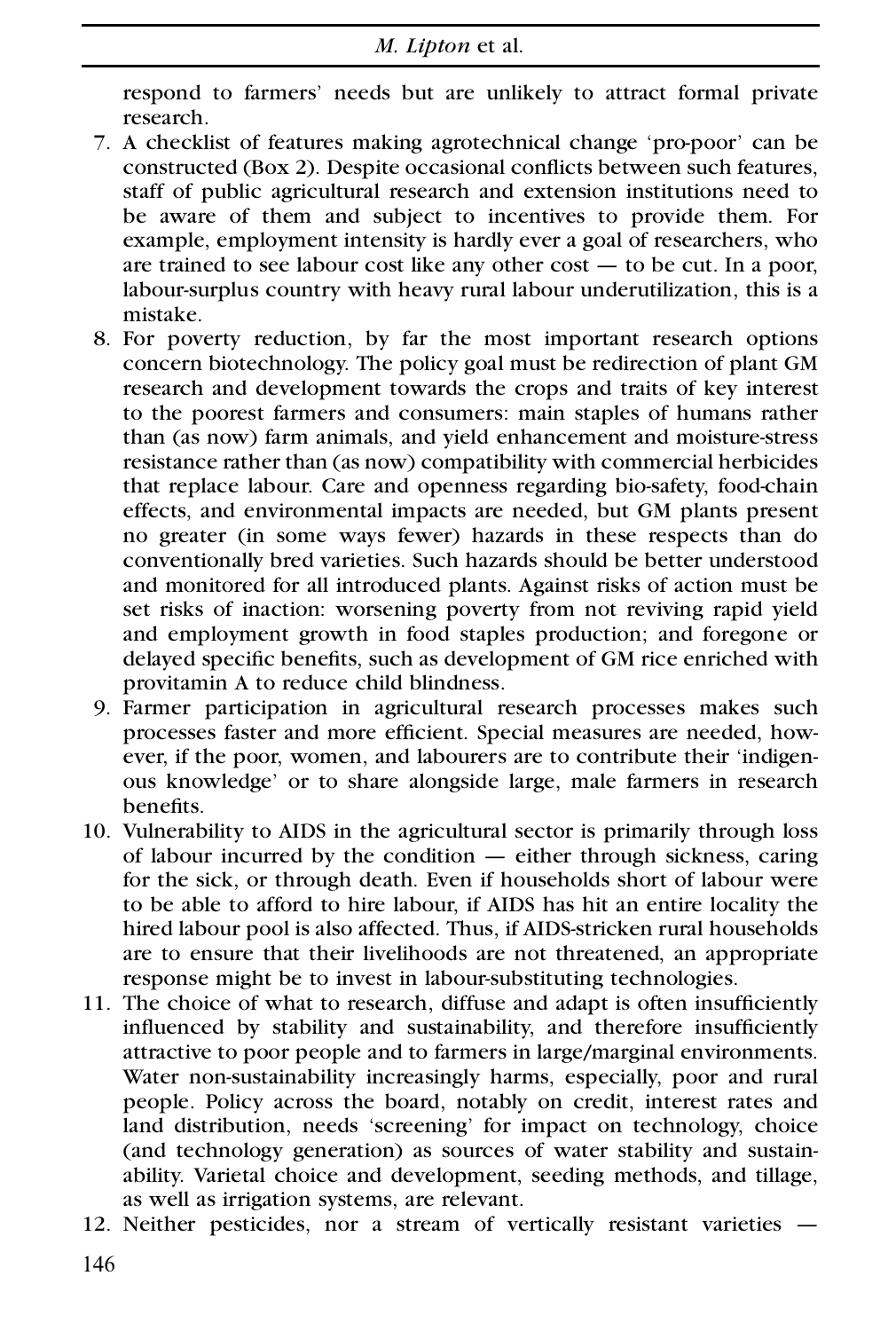even if temporarily improving stability under pest attack — is usually sustainable. Integrated pest management has proved a promising policy. Biological controls, physical pest removal, and varietal selection and sequencing, and (limited and selective) chemical controls are used jointly. This method has proved highly cost-effective — where farmers are participants, with training. But its sustainability is likely to depend on multigene (horizontal) resistance or tolerance, bred into host varieties. Direct incentives to such breeding priorities, and financing of the genomics knowledge to advance them, are needed.

13. Public agricultural research and innovation has been historically signi cant in stimulating agricultural progress and was necessary for the Green Revolution. It has slowed down — in funding, rate of discovery, direction of research to yield expansion — before large parts of the poor have gained. This needs to be addressed, if poverty reduction, now slowed, is to revert to 1975–1985 rates. Yet the global bias of technical progress, driven by the needs and scarcities of the better-off with higher effective demand for it, is labour saving. A major effort is required to expand applied and basic agro-science in the international public sector and to introduce imaginative changes in incentives and institutions to enhance the private sector's scientific contribution to improving poor people's capabilities.

The central conclusion is to leave space in farm research systems for basic science. To point it, via incentives and institutions and civil-society pressures, to human development goals seldom fully expressed in either market or state values. And, to reward both success in research and discovery, and selection of topics and processes, that speed up adoption, spread, and impact on human development.

# **Notes**

- 1. To hitherto disadvantaged groups, often including landless farmworkers, remote dwellers, women, and ethnic minorities.
- 2. Over time, with the poorest being least equipped to bear risks.
- 3. Administrative, financial, political and ecological.
- 4. This leaves the remainder associated with international variance in the distribution of consumption, either among persons or over time.
- 5. Median real returns were, respectively, 45.7 and 38.1% (Alston *et al*., 2000, p. 55) (full sample data, deflated by  $1.049$  as above). However, this may attribute too small a share of the gains to extension, because returns to past extension are boosted by subsequent research success (Evenson and Kislev, 1976).
- 6. See Narain and Roy (1980). In India, dug wells appear to be most used by smaller and poorer farmers, and deep tubewells least, with surface water (tanks and dam/canal systems) in between.
- 7. For example, GM crops can encourage herbicide resistance, stimulate new virulent insect biotypes, or (in resisting or attacking pests) target unintended and beneficial insects. But all these things have also happened, and with far less breeder control or advance testing than for GM, to conventionally bred varietal improvements.
- 8. GM crops are far ahead of conventional crops in these respects.
- 9. All irrigation shifts water in space and time, or both allowing, respectively, more land, more of the year, or both to be used for cultivation. 'Supplemental irrigation' is the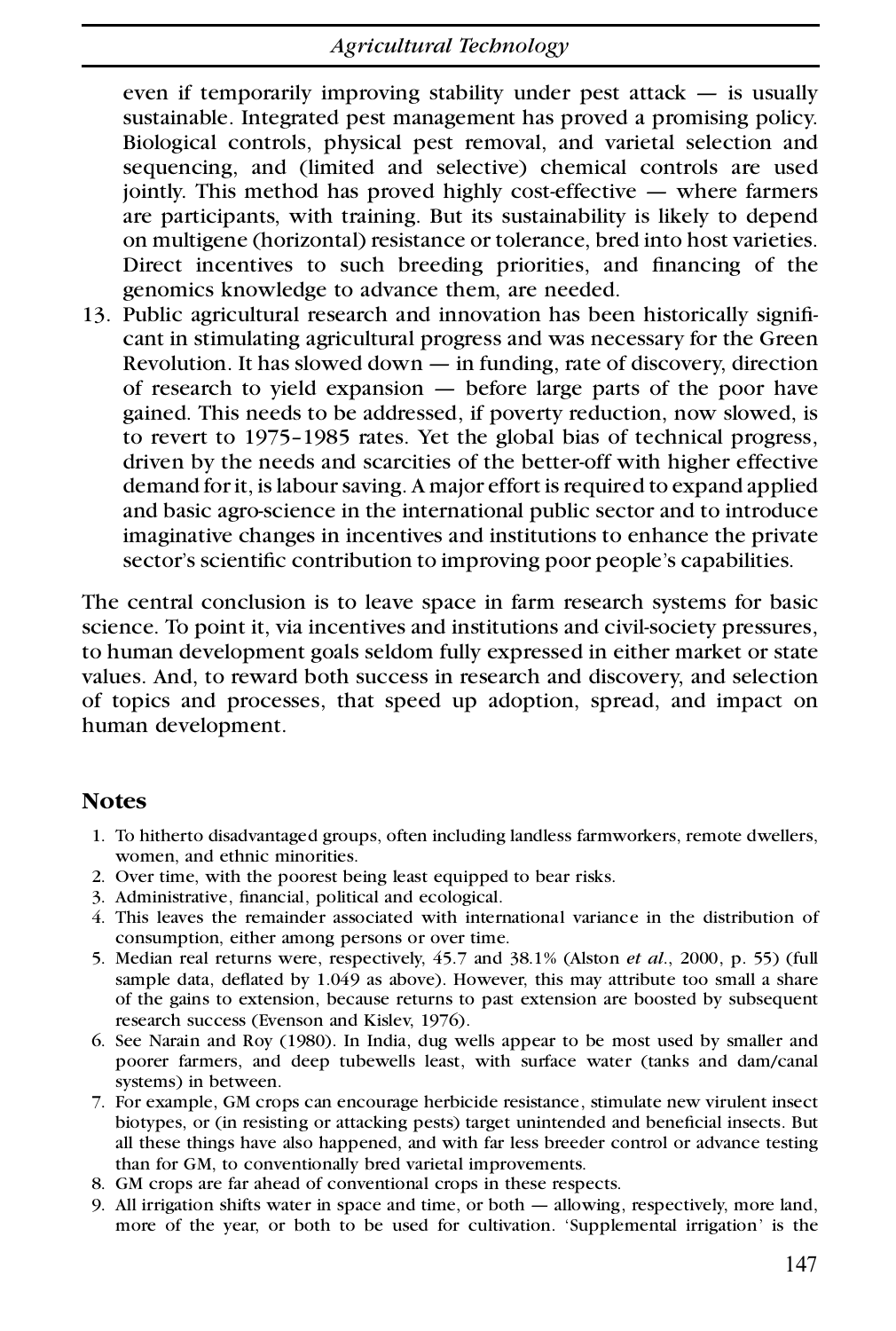provision of farm water, insufficient for cultivation without rains, but available as needed if rains are late or short.

- 10. Ten to 15 years of costly, careful and determined efforts by a leading agricultural aid agency have spread traditional farmer-controlled micro-irrigation to, at most, 40 000 African farmers (IFAD, 2001).
- 11. That is, if labour intensive, more food entitlements for poor; if cheap staples producing, especially reliably or in hungry seasons, low food prices and reduced vulnerability.
- 12. See Dinham (1993) for Paraguay, Thrupp (1991) for Costa Rica, Crissman *et al.* (1994) for Ecuador, Cornwall *et al.* (1995) for Malaysia, and Restreppo *et al.* (1990) for Colombia.
- 13. See World Bank (1991, p. 57) for Thailand, Dev and Hossain (1996) for Bangladesh, Strauss *et al.* (1991) for Brazil, and Appleton and Balihuta (1996) for Uruguay.
- 14. See Lin (1991) for China, Olusi (1995) for Nigeria, and Dev and Hossain (1996) for Bangladesh.
- 15. More irrigation normally means more stability. So do more pest-resistant varieties. But irrigation expansion has slackened and is projected to slacken sharply. And increasing uniformity of crop cover  $-$  as (often closely related) leading improved plant varieties drive out other varieties and crops — increases vulnerability to pest attack. So the trends in output and income stability are at best unclear, in both developed and developing countries (Hazell, 1984; Singh and Byerlee, 1990; Kerr *et al*., 1996; Naylor *et al*., 1997).
- 16. 'Users seldom pay more than 10% of operating costs' (and no costs of capital or maintenance) (World Bank, 1992, p. 100).
- 17. That is,  $1000-1600$  m<sup>3</sup> per caput per annum.
- 18. Latency allows the plant to delay critically 'water-requiring' periods of plant growth, especially flowering, for a few days until the rains arrive.
- 19. With dry seeded rice, farmers can use pre-monsoon rainfall for the early stages of crop growth, rather than waiting for delivery of canal water before planting, as with trans planted rice. As a result, there is more irrigation water available during the dry season. However, technologies need to be developed that address the greater weed competition associated with cultivation of dry-seeded rice (Guera *et al.*, 1998).
- 20. In cotton, notoriously, a season or two after a new pesticide is introduced pest populations are back to their original levels, compelling costly extra and/or new pesticide as they rise even higher if the pesticide is abandoned.
- 21. Such 'natural predators' of pests have often in the past been unintended casualties of pesticides — one of the reasons why these alone often prove unsustainable forms of pest control.
- 22. WHO estimates that up to 25 million agricultural workers suffer from pesticide poisoning each year and 22 000 deaths occur (Jeyaratnam, 1990). Although developing countries consume only 15–20% of pesticides used globally, one-half of poisonings and 80% of deaths occur there (Pimbert, 1991). This paradox arises, in part, to a higher incidence of pesticide-related suicides in developing countries; suicides account for up to 75% of pesticide-related deaths.

#### **References**

- Aguilar, G. C., Medina, H. and Carranza, F. (1993) 'Pesticide poisonings among agricultural workers in Bolivia', in G. Forget, T. Goodman, and A. Villiers (Eds), *Impact of Pesticide Use on Health in Developing Countries*. Proceedings of a symposium held in Ottawa, Canada, 17–20 September 1990, International Development Research Centre, Ottawa.
- Alston, J. M., Chan-Kang, C., Marra, M. C., Pardey, P. G. and Wyatt, T. J. (2000) *A Meta-Analysis of Rates of Return to Agricultural R&D: Ex Pede Herculem?*, IFPRI Research Report No.113, IFPRI, Washington, DC.
- Appleton, S. and Balihuta, A. (1996) 'Education and agricultural productivity: evidence from Uganda', *Journal of International Development*, 8(3), pp. 415–444.
- Ashby, J. A. and Sperling, L. (1994) *Institutionalising Participatory, Client-Driven Research and Technology Development in Agriculture*, Network Paper No. 49, ODI Agricultural Administration (Research and Extension) Network, London.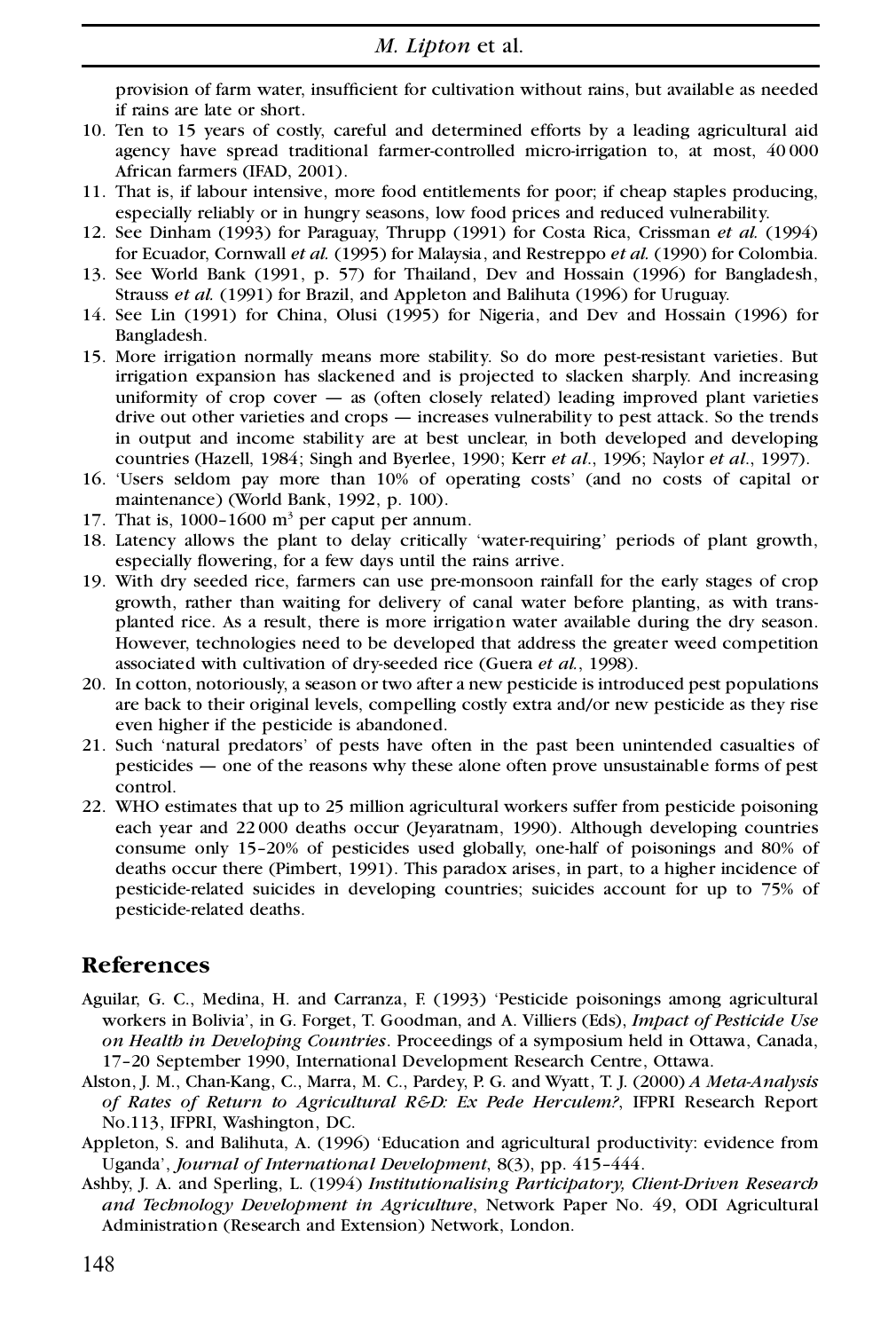- Baker, D. (1991) 'Farmer-participatory research: reorientation', *Journal for Farming Systems Research-Extension*, 1(2), pp. 125–147.
- Barnett, T. and Blaikie, P. (1992) *AIDS in Africa: its present and future impact*, Belhaven, London.

Binswanger, H. (1978) *The Economics of Tractorization In South Asia*, ADC, Washington, DC.

- Binswanger, H. (1991) 'Brazilian policies that encourage deforestation in the Amazon', *World Development*, 19(7), pp. 821–830.
- Bzugu, P. M. (1995) 'Factors that affect package technology adoption among groundnut farmers in Ganye local government, Adamawa State, Nigeria', *Journal of Rural Development and Administration*, 27(3), pp. 1–11.
- CGIAR (2000) *Systemwide Review of Plant Breeding Methodologies in the CGIAR*, TAC Secretariat, FAO.
- Cornwall, J. E., Ford, M. L., Liyanage, T. S. and Win Kyi Daw, D. (1995) 'Risk assessment and health effects of pesticides used in tobacco farming in Malaysia', *Health Policy and Planning*, 10(4), pp. 431–437.
- Crissman, C. C., Cole, D. C. and Carpio, F. (1994) 'Pesticide use and farm worker health in Ecuadorian potato production', *American Journal of Agricultural Economics*, 76(3), pp. 593–597.
- Cotlear, D. (1990) 'The effects of education on farm productivity', in K. Griffin and J. Knight (Eds), *Human Development and the International Development Strategy for the 1990s*, Macmillan in association with the United Nations, Basingstoke.
- Datt, G. and Ravallion, M. (1997), Why have some Indian states done better than others at reducing rural poverty?', *World Bank Research Working Paper* No.1594, World Bank, Washington, DC.
- David, C. C. and Otsuka, K. (Eds) (1994) *Modern Rice Technology and Income Distribution in Asia*, Lynne Rienner Publishers, Boulder and London, International Rice Research Institute, Manila.
- Dev, U. K. and Hossain, M. (1996) 'Effect of education on technology adoption and aggregate crop output in Bangladesh', *Bangladesh Journal of Agricultural Economics*, 19(1–2), pp. 1–15.
- Dinham, B. (Ed.) (1993) *The Pesticide Hazard: A Global Health and Environmental Audit*, Pesticides Trust, Zed Books, London
- Drinkwater, M. (1991) *The State and Agrarian Change in Zimbabwe's Communal Areas*, Macmillan, Basingstoke.
- Dung, N. H. and Dung, T. T. T. (1999) *Economic and Health Consequences of Pesticide Use in Paddy Production in the Mekong Delta, Vietnam*, Economy and Environment Program for South East Asia, EEPSEA Research Report Series, IDRC, Canada.
- Eastwood R. K and Lipton, M. (2001) 'Pro-poor growth and pro-growth poverty reduction: What do they mean? What does the evidence mean? What can policymakers do?' *Asian Development Review* (forthcoming).
- Estudillo, J. P. and Otsuka, K. (1999) 'Green Revolution, human capital and off-farm employ ment: changing sources of income among farm households in Central Luzon 1966–94', *Economic Development and Cultural Change*, 47(3), pp. 497–523.
- Evenson, R. and Kislev, Y. (1976) *Agricultural Research and Productivity*, Yale University Press, New Haven, CT.
- Fan, S., Linxiu, Z. and Zhang, X. (2000a) 'Growth and poverty in rural China: the role of public investments', *EPTD Discussion Paper* No. 66, International Food Policy Research Institute, Washington, DC.
- Fan, S., Hazell, P. and Haque, T. (2000b) 'Targeting public investments by agroecological zone to achieve growth and poverty alleviation goals in rural India', *Food Policy*, 25, pp. 411–428.
- FAO (1995) *The Effects of HIV/AIDS on Farming Systems in Eastern Africa*, FAO Farm Management and Production Economics Service, FAO, Rome
- FAO (1996) *Water and Food Security*, World Food Summit, Rome, 13–17 November 1996.

FAO (2000) *The State of Food and Agriculture 2000*, FAO, Rome.

FAO/UNAIDS (2000) *Sustainable Agriculture/Rural Development and Vulnerability to the AIDS Epidemic*, FAO/UNAIDS, Rome.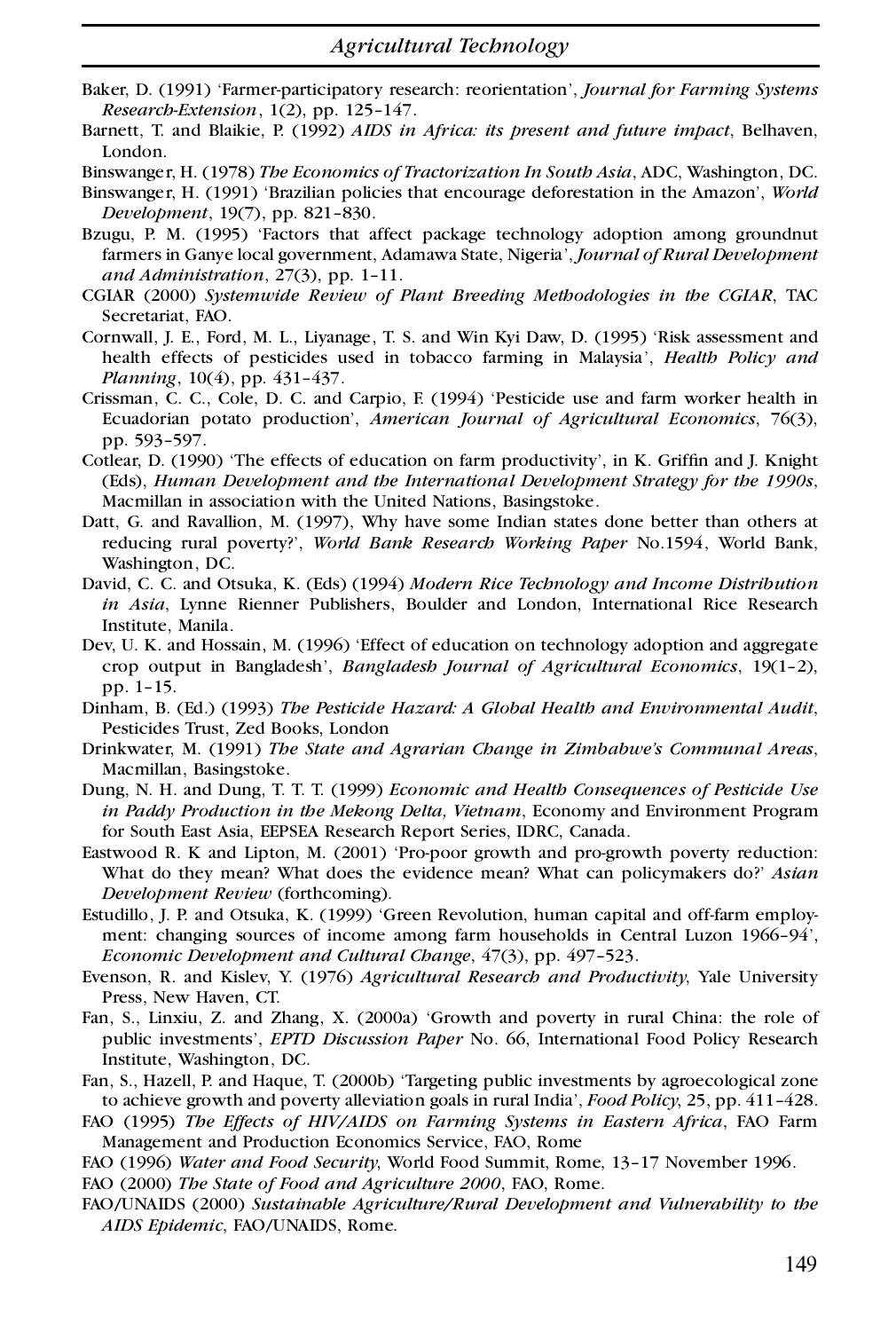- Farrington, J. and Abeytratne, F. (1982) *Farm Power and Water Use in the Dry Zone of Sri Lanka*, Development Study No.22, University of Reading.
- Gleick, P. H. (1999) *The World's Water 1998–1999: The Biennial Report on Freshwater Resources*, Island Press, Washington, DC.
- Godoy, R., Franks, J. R. and Alvarado, C. M. (1998) 'Adoption of modern agricultural technologies by lowland indigenous groups in Bolivia: the role of households, villages, ethnicity, and markets', *Human Ecology*, 26(3), pp. 351–369.
- Gregson, S. (1994) 'Will HIV become a major determinant of fertility in Sub-Saharan Africa?', *Journal of development studies*, 30(3), pp. 650–679.
- Guera, L. C., Bhuiyan, S. I., Tuong, T. P. and Barker, R. (1998) 'Producing more rice with less water from irrigated systems', *IRRI Discussion Paper Series* No. 29, International Rice Research Institute, Manila.
- Hanmer, L. and Wilmshurst, J. (2000) 'Are the international development targets attainable? An overview', *Development Policy Review*, 18(1), pp. 5–10.
- Hazell, P. B. R. (1984) 'Sources of increase instability in Indian and US cereal production', *American Journal of Agricultural Economics*, 66(3), p. 302.
- Hazell, P., Jagger, P. and Knox, A. (2000) *Technology, Natural Resources, Management and the Poor*, Thematic paper for IFAD Rural Poverty Report 2000, IFAD, Rome.
- Hunter, S., Bulirwa, E. and Kisseka, E. (1993) 'AIDS and agricultural production: report of a land utilisation survey, Masaka and Rakai Districts of Uganda', *Land Use Policy*, 10, pp. 241–258.
- ICRISAT (2000) *Drought Research: Hope That Never Dries Up*, News archive, May 2000.
- ICRISAT (no date) *Integrated Pest Management strategies to increase pulses production* [http://www.icrisat.org/text/news/ipm—research.htm].
- IFAD (2001) *The Challenge of Ending Rural Poverty: Rural Poverty Report 2000/1*, Oxford University Press, Oxford.
- IITA (no date) 'Biological control of the cassava mealybug', *Initiatives*, IITA, Ibadan, Nigeria.
- International Labour Office (1998) *Successes in Antipoverty*, International Labour Office, Geneva.
- Imbulana, K. A. U. S., Konradsen, F. and Steele, P. (1996) 'Irrigation development in Sri Lanka: some health and environmental impacts', *Marga*, 14(1), pp. 1–15.
- Jeyaratnam, J. (1990) 'Acute pesticide poisoning: a major global health problem', *World Health Statistics Quarterly*, 43(3), pp. 139–144.
- Joshi, K. D., Rana, R. B., Subedi, M., Kadayat, K. B. and Sthapit, B. R. (1997) 'Addressing diversity through farmer participatory variety testing and dissemination approach: A case study of Chaite rice in the Western Hills of Nepal', in L. Sperling and M Loevinsohn (Eds), *Using Diversity: Enhancing and Maintaining Genetic Resources On-Farm*, IDRC, Ottawa.
- Kebede, Y., Gunjal, K. and Coffin, G. (1990) 'Adoption of new technologies in Ethiopian agriculture: the case of Tegulet-Bulga District, Shoa Province', *Agricultural Economics*, 4(1), pp. 27–43.
- Kerr, J. and Kohlavalli, S. (1999) 'Impact on agricultural research on poverty alleviation: conceptual framework with illustrations from the literature', *Environment and Production Technology Division Discussion Paper* No. 56, International Food Policy Research Institute, Washington, DC.
- Kerr, J. M.,Byerlee, D., Govindan, K., Hazell, P., Hojjati, B., Thorat, B. and Yadav, S. (1996) 'Sustainable development of rainfed agriculture in India', *EPTD Discussion Paper* No. 20, IFPRI, Washington, DC.
- Kishi, M., Hirschharn, N., Djayadisastra, M., Satterlee, L. N., Showman, S. and Diets, R. (1995) 'Relationship of pesticide spraying to signs and symptoms in Indonesian farmers', *Scandinavian Journal of Work, Environment and Health*, 21, pp. 124–133.
- Lin, J. Y. (1991) 'The household responsibility system reform and the adoption of hybrid rice in China', *Journal of development economics*, 36(2), pp. 353–372.
- Lipton, M. (1983) 'Labour and poverty', *Staff Working Paper* No. 616. World Bank, Washington, DC.
- Lipton, M. (1999) *Reviving Global Poverty Reduction: WhatRrole for Genetically Modied Plants?*, Sir John Crawford Memorial Lecture. Consultative Group on International Agri cultural Research, Washington, DC.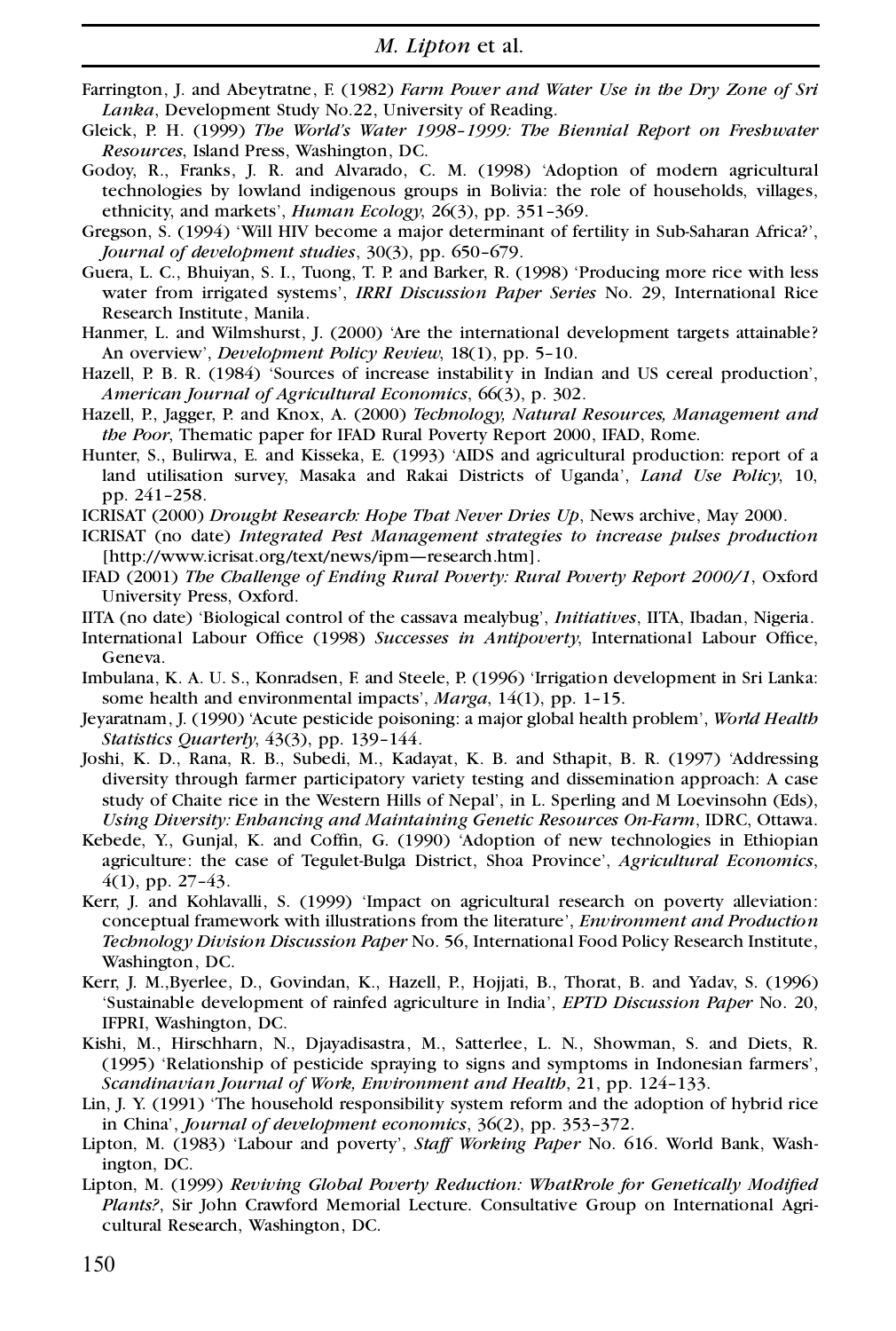Lipton, M. and Longhurst, R. (1989) *New Seeds and Poor People*, Unwin Hyman, London.

- Lockheed, M. E., Jamison, D. T. and Lau, L. J. (1980) 'Farmer education and farm efficiency: a survey', *Economic Development and Cultural Change*, 29(1), pp. 37–76.
- Maurer, C., Wu, Changhua, Wang, Yi and Xue, Souzheng (1998) *Water Pollution and Human Health in China*, China Environment Series No. 2, Environmental Change Security Project, Woodrow Wilson International Centre for Scholars, Washington, DC.
- Meir, C. J. (1999) 'Improving women's participation in pest management training: a pilot study in Honduras', in E. van der Fliert and J. Proost (Eds), *Women and IPM: Crop Protection Practices and Strategies*, Royal Tropical Institute/IT Publications, London.
- Mukhopadhyay, S. K. (1994) 'Adapting household behaviour to agricultural technology in West Bengal, India: wage labor, fertility and child schooling determinants', *Economic development and cultural change*, 43(1), pp. 91–115.
- Narain, D. and Roy, S. (1980) *Impact of Irrigation and Labour Availability on Multiple Cropping: A Case Study of India*, Research Report No. 20, International Food Policy Research Unit, Washington, DC.
- Naylor, R., Falcon, W. and Zavaleta, E. (1997) 'Variability and growth in grain yields, 1950–94. Does the record point to greater instability?', *Population and Development Review*, 23(1), pp. 41–58.
- Njoku, J. E. (1990) *Determinants of adoption of improved oil-palm production technologies in Imo State, Nigeria. African rural social science series: Research report No. 10*, Winrock International Institute for Agricultural Development, Winrock International, Morrilton, Ark.
- Nufeld Foundation (1999) *Genetically Modied Plants: The Ethical and Social Issues*, Nuffield Council on Bioethics. London.
- Olusi, J. O. (1995) 'Impact of socio-economic factors on agricultural development: the case of soybean adoption in Nigeria', *Scandinavian Journal of Development Alternatives*, 14(1–2), pp. 265–276.
- Pimbert, M. P. (1991) *Designing Integrated Pest Management for Sustainable and Productive Futures*, IIED Gatekeeper Series No. 29, International Institute for Environment and Development, London.
- Rao, C. H. H., Ray, S. K., and Subbarao, K. (1988) *Unstable Agriculture and Droughts: Implications for Policy*, Studies in Economic Development and Planning No. 47, Institute for Economic Growth, Delhi.
- Raza, M and Ramachandran, H (1990) *Schooling and Rural Transformation*, National Institute of Educational Planning and Administration, India.
- Restreppo, M., Munoz, N., Day, N., Parra, J. E., Hernandez, C., Beettner, M. and Giraldo, A. (1990) 'Birth defects among children born to a population occupationally exposed to pesticides in Colombia', *Scandinavian Journal of Work, Environment and Health*, 16, pp. 239–246.
- Richards, P. (1985) *Indigenous Agricultural Revolution*, Hutchinson, London.
- Rosegrant, M. W. (1995) *Dealing with Water Scarcity in the Next Century*, 2020 Brief 21, IFPRI, Washington, DC.
- Royal Society of London, US National Academy of Sciences, the Brazilian Academy of Sciences, the Chinese Academy of Sciences, the Indian National Science Academy, the Mexican Academy of Sciences and the Third World Academy of Sciences. (2000) *Transgenic Plants and World Agriculture*, National Academy Press, Washington, DC.
- Sarwar, H. and Karim, R. (1988) *Impact of New Agricultural Technologies on Health and Nutrition of Rural Women*, Bangladesh Academy for Rural Development, Comilla.
- Sauerborn, R., Adams, A. and Hien, M. (1994) 'Household strategies to cope with the economic costs of illness', *Social science and medicine*, 43(3), pp. 291–301.
- Seckler, D. and Amarasinghe, U. (2000) 'Water scarcity and major issues', in *World Water Supply and Demand 1995–2025*, International Water Management Institute, Colombo, Sri Lanka.
- Seckler, D., Molden, D. and Barker, R. (1999) 'Water scarcity in the twenty-first century', *Water Resources Development*, 15(1–2), pp. 29–42.
- Singh, A. J. and Byerlee, D. (1990) 'Relative variability in wheat yields across countries and over time', *Journal of Agricultural Economics*, 41(1), pp. 21–32.